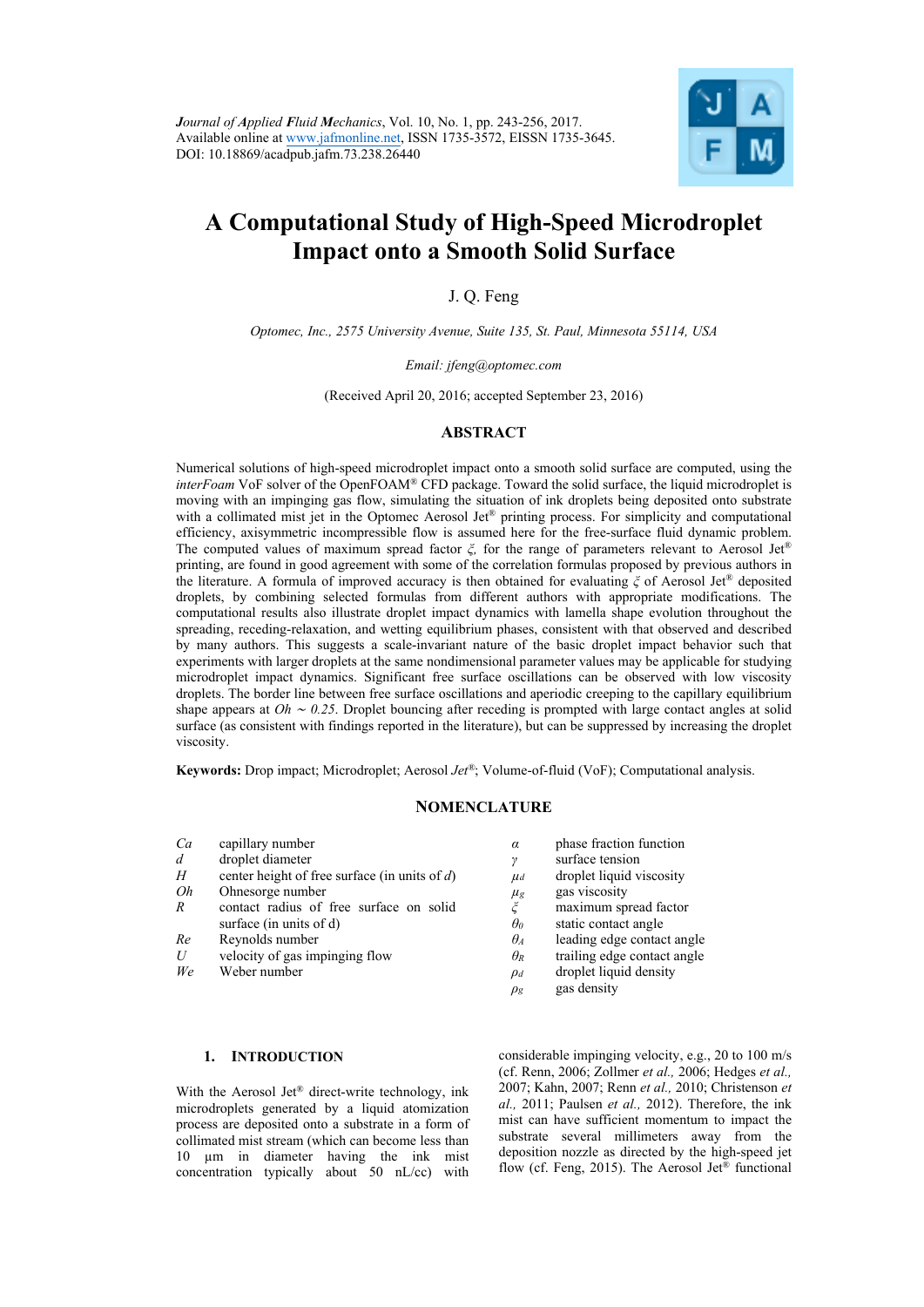inks typically consist of suspensions of nanoparticles or polymer solutions formulated with appropriate properties such that they can be adequately aerosolized with a liquid atomizer. The ink droplet diameter is usually in a narrow range of 1 to 5 µm with the volume mean diameter around 2.5 µm, such that fine features as small as  $\sim 10 \text{ µm}$ can be produced by the additive manufacturing process. As with many industrial applications such as spray coating, inkjet printing, and so forth, understanding of droplet deposition behavior is important for achieving desired Aerosol Jet® print quality. Therefore, a detailed analysis of high-speed microdroplet impact on a solid surface can provide practically valuable insights.

The process of droplet impact on a surface involves various free-surface fluid dynamics phenomena, ranging from spreading, receding, oscillating, to bouncing, splashing, etc. (Yarin, 2006). It has been a subject of intensive study by many authors (e.g., Ford and Furmidge, 1967; Foote, 1974; Chandra and Avedisian, 1991; Rein, 1993; Healy *et al.,* 1996; Bussmann *et al.,* 1999, 2000; Sikalo *et al.,* 2002; Rioboo *et al.,* 2001, 2002; Toivakka, 2003; Law, 2015, as well as references cited therein), for its relevance to a wide variety of applications. Yet, our understanding of the associated fluid dynamics may still be far from thorough, probably due to the difficulties in consistent characterizations of wetting and surface properties as well as lack of agreeable formulations of moving contact line boundary conditions for theoretical modeling. For example, numerous empirical and semi-empirical formulas were proposed for describing the maximum spread factor, defined as the maximum normalized contact diameter of the lamella at the end of spreading phase, for its practical importance (e.g., Scheller and Bousfield, 1995; Pasandideh-Fard *et al.,* 1996; Toivakka, 2003; Attane *et al.,* 2007; Roisman, 2009; German and Bertola, 2009); each has an apparently different form and quantitative agreement with each other for a given case usually does not seem as good as one would hope (cf. Perelaer *et al.,* 2009; Ravi *et al.,* 2010; Visser *et al.,* 2012, 2015). This makes it very difficult to determine which formula to use for estimating the spot size as a result of deposition of each individual ink droplet on the substrate with parameters of interest.

Because the Aerosol Jet® printing process involves micron-size droplets carried by a high-speed impinging gas jet at velocity typically around 50 m/s, experimental investigations can be quite challenging and prohibitively expensive, if not impossible. Rather recently Visser *et al.* (2012, 2015) have reported experimental measurements of microdroplet impact with an interferometic technique that enabled sub-micron spatial resolution at frame rates exceeding 107 per second, which still seems to be an order of magnitude short for the Aerosol Jet® situation. To date, computational analysis with numerical solutions of the governing equations may be the only option for gaining insights into the microdroplet impact at high velocity relevant to the Aerosol Jet® additive

manufacturing process.

Due to extensive free surface deformations involved in droplet impact process, numerical computations have remained challanging. Although the explicit interface tracking method with boundary-fitted moving mesh using an arbitrary Lagrangian-Eulerian scheme offers the highest accuracy for the free-surface flow problem, it is usually effective for the types of problems with moderate free surface deformations without topology changes (e.g., Feng, 2010, 2015) and becomes too complicated to be practically applicable to the situation of droplet impact problem where phase topology can change with significant free surface movement or even disintegration. On the other hand, the implicit Eulerian interface capturing methods such as volume of fluid (VoF) have been developed for effective computations of flows involving substantial topology changes with interface breaking (because the mesh does not need to move with the interface), despite some compromise of numerical accuracy. Among many versions of the VoF solvers, the *interFoam* of an open-source CFD package called OpenFOAM® has been attractive to numerous users and validated by many authors (Berberovic *et al.,* 2009; Saha and Mitra, 2009; Deshpande *et al.,* 2012; Morgan, 2013; Hoang *et al.,* 2013). Over years of code development and testing, the numerical algorithms implemented in *interFoam* have been continuously improved to enable reasonably accurate interface representation with effective advection treatment, handling large density ratios, reducing "spurious (parasitic) currents", and so forth (Gopala and van Wachem, 2008; Deshpande *et al.,* 2012). The VoF method has also been used to include effects of heat transfer and phase change in simulations of the sem-imolten particle impact problem (Alavi *et al.,* 2012).

The purpose of the present work is to compute axisymmetric solutions of a droplet impact on a solid surface with parameters relevant to the Aerosol Jet® printing, using the well-established *interFoam* VoF solver. Through detailed comparisons of the computed results with the available formulas from previous authors, an accurate formula for the maximum spread factor can be assembled for predicting the deposition spot size on substrate due to an isolated individual droplet impact. Such spot sizes directly relate to achievable resolutions with the ink droplet size distribution involved in Aerosol Jet<sup>®</sup> printing. Moreover, the numerical solutions can also reveal other possible outcomes beyond spreading phase, such as oscillations, bouncing, etc. In what follows, section 2 briefly describes the computational method, section 3 presents the numerical results for various *We,* with implications for Aerosol Jet® printing discussed in section 4 and concluding remarks provided in section 5.

# **2. COMPUTATIONAL METHOD**

Considered here is a liquid droplet of density *ρd* , viscosity  $\mu_d$ , surface tension  $\gamma$ , and diameter *d* impacting a smooth solid surface as carried by a gas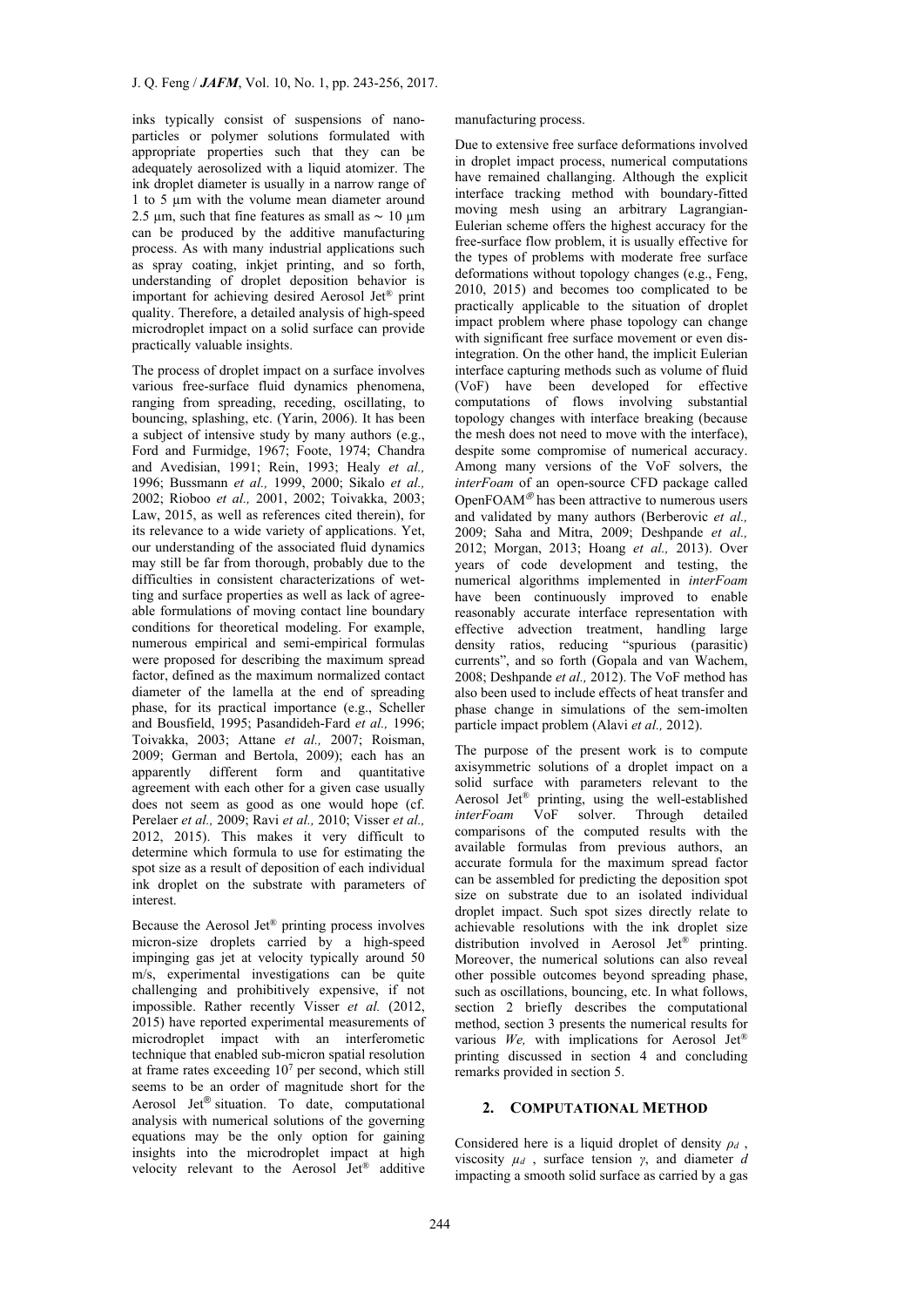impinging flow at velocity *U* (Fig. 1). The surrounding gas has density  $\rho_g$  and viscosity  $\mu_g$ . Solutions to the Navier-Stokes equations for incompressible Newtonian fluids are computed using the *interFoam* VoF solver of the OpenFOAM® CFD package.



**Fig. 1. Schematics of a droplet moving with impinging gas flow at velocity** *U* **to impact a solid surface.** 

With the volume-of-fluid (VoF) method, an indicator function  $\alpha$  (also called the phase fraction function) is used to represent the volume fraction of one of the phases. The discontinuity at a gas-liquid interface is represented by a gradient of the continuous function *α*. Therefore, the interface is rendered as a diffuse layer with finite thickness on the order of the finite volume cell size, and the interface location may not be determined precisely with sub-grid resolution. Two immiscible fluids are treated as one effective fluid throughout the problem domain, having a continuously distributed phase fraction function  $\alpha$  ( $0 \le \alpha \le 1$ ) as well as distributed density  $\rho$  and viscosity  $\mu$  according to

$$
\rho \equiv \rho_d \alpha + \rho_g (1 - \alpha)
$$
 and  $\mu \equiv \mu_d \alpha + \mu_g (1 - \alpha)$ . (1)

To improve the interface resolution, the transport equation for phase fraction function used in *interFoam* is of the form (Ubbink, 2002; Rusche, 2002; Berberovic *et al.,* 20*0*9)

$$
\frac{\partial \alpha}{\partial t} + \nabla \cdot (\alpha \mathbf{u}) + \nabla \cdot [\alpha (1 - \alpha) \mathbf{u}_r] = 0 , \qquad (2)
$$

where the velocity of the effective fluid and relativevelocity are respectively

$$
\mathbf{u} \equiv \alpha \mathbf{u}_{d} + (1 - \alpha) \mathbf{u}_{g}
$$
 and  $\mathbf{u}_{r} \equiv \mathbf{u}_{d} - \mathbf{u}_{g}$ .

Then, the momentum equation can be written as

$$
\frac{\partial(\rho \mathbf{u})}{\partial t} + \nabla \cdot (\rho \mathbf{u} \mathbf{u}) - \nabla \cdot (\mu \nabla \mathbf{u}) - (\nabla \mathbf{u}) \cdot \nabla \mu \n= -\nabla \rho - g \mathbf{e}_g \cdot \mathbf{x} \nabla \rho + \gamma \kappa \nabla \alpha,
$$
\n(3)

where  $\gamma$  denotes the interfacial tension and  $\kappa$  the mean curvature of the free interface, determined from

$$
\kappa \equiv -\nabla \cdot \left(\frac{\nabla \alpha}{|\nabla \alpha|}\right). \tag{4}
$$

In (3),  $g$  is the value and  $e_g$  the unit vector of gravitational acceleration, *x* is the position vector, and *p* the lumped (or piezometric) pressure defined as

$$
p \equiv p_0 - \rho g \mathbf{e}_g \cdot \mathbf{x} ,
$$

with  $p_0$  denoting the thermodynamic pressure. For incompressible flow, the velocity field also satisfies the continuity equation

$$
\nabla \cdot \mathbf{u} = 0 \tag{5}
$$

As illustrated in Fig. 1, no-slip boundary condition  $(\mathbf{u} = 0)$  is applied at the solid surface  $(z = 0)$ , and a uniform-fixed-value velocity  $(u = -Ue_z)$  is specified at the inlet  $(z = 10 \times d)$ , where  $e_z$  denotes the unit normal vector in *z-direction*. At the outlet (*r*   $= 5 \times d$ , a fixed-value pressure is specified with the *pressureInletOutletVelocity* boundary condition for flow velocity. At the three-phase contact line, the *dynamicAlphaContactAngle* condition according to

$$
\theta = \theta_0 + (\theta_A - \theta_R)\tanh(u_w/u_\theta) \tag{6}
$$

is used with the static contact angle *θ0*, leading edge contact angle  $\theta_A$ , trailing edge contact angle  $\theta_R$ , and velocity scaling *uθ* being specified. The contact line moving velocity along the solid wall is denoted by  $u_w$  in (6), which becomes part of the solution when specifying the contact angle condition related to  $\nabla \alpha$ at the contact line that is implicitly allowed to move (or "slip") in the local cell (cf. Saha and Mitra, 2009; Linder *et al.,* 2013). Without complete agreement on the boundary conditions to be implemented at the moving contact line for modeling (Yarin, 2006), the parameter values for *dynamicAlaCophntactAngle* are selected somewhat arbitrarily in the present work only for demonstrating the possible fluid dynamics phenomena.

More often than not in Aerosol Jet® operations, the collimated mist stream is arranged to impinge perpendicularly onto the substrate. With the mist stream wrapped in a thick gas sheath and substrate typically located more than 10*×* the nozzle diameter away from nozzle exit, the individual ink droplets can be reasonably assumed to impact substrate perpendicularly with negligible deviations. Because the relevant droplet impact problem can be simplified to an axisymmetric configuration with a simple rectangular domain as shown in Fig. 1, a mesh with wedge cells is generated with the *blockMesh* utility to take advantage of axisymmetry. To ensure adequate resolution of the droplet free surface profile, the impaction region contains finite volume quadrilateral cells with side length less than  $0.01 \times d$  (comparable to that used by Toivakka, 2003; Dinc and Gray, 2012, for VoF computations of drop impact problems). Initial position of the droplet center is set at 5 *× d* with the droplet initial velocity set as the impinging gas jet velocity *U*, using the *funkySetFields* utility of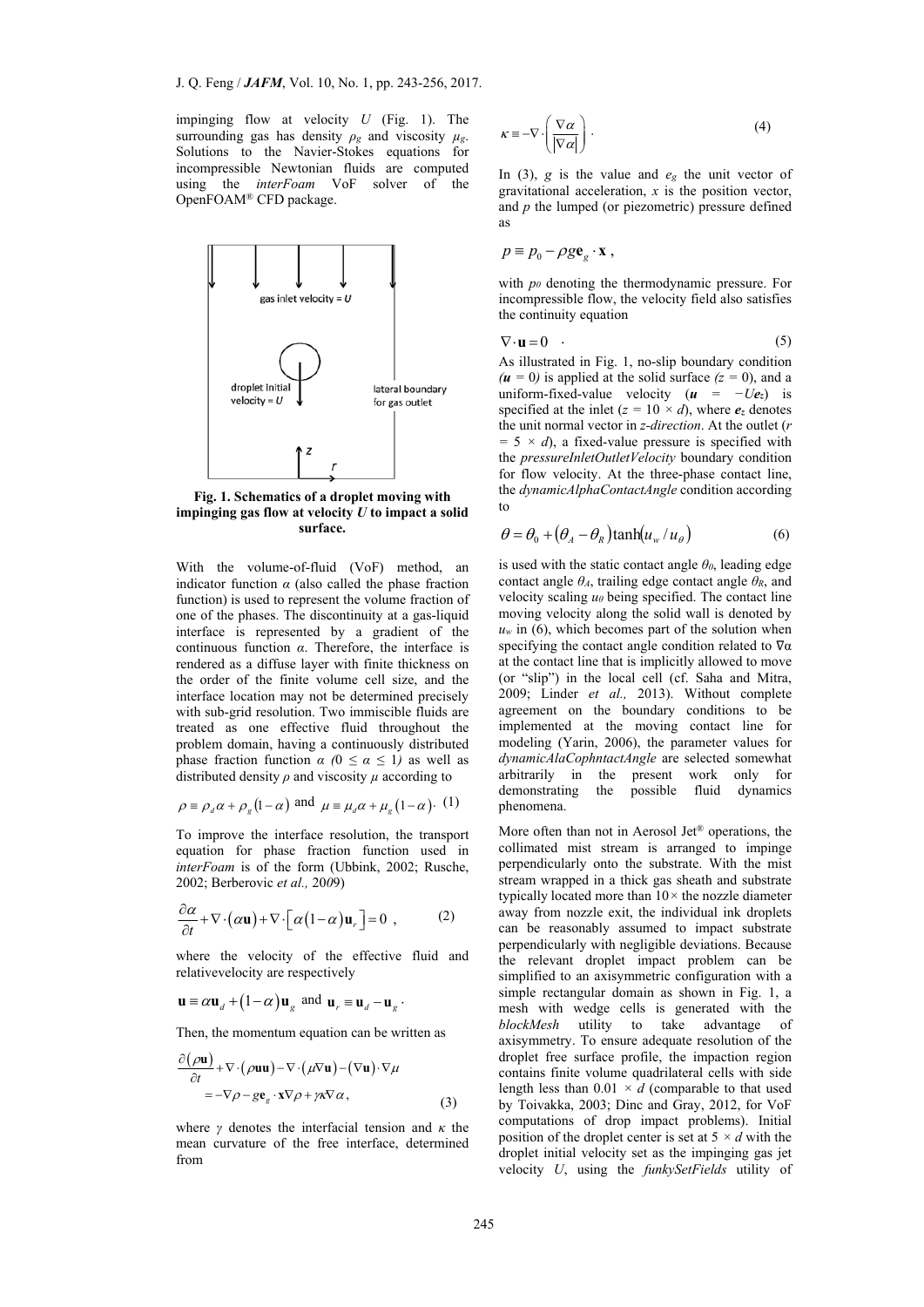#### *swak4foam* with OpenFOAM®.

For the nominal setting, the surrounding gas (e.g., nitrogen—the typical mist carrier gas used in Aerosol Jet® process—under ambient temperature and pressure) is assumed to have  $\rho_g = 1.2$  kg m<sup>-3</sup> and  $\mu$ <sub>g</sub> = 1.8 × 10<sup>-5</sup> N s m<sup>-2</sup>, whereas the liquid droplet typically have  $\rho_d = 2 \times 10^3$  (but may vary between  $1 \times$  and  $4 \times 103$ ) kg m<sup>-3</sup> and  $\mu_d$  in a range between  $1 \times 10^{-3}$  and  $1 \text{ N s m}^{-2}$ , representing the typical inks used in Aerosol Jet® printing. The surface tension of the droplet *γ* is assumed to be constant with a nominal value of 0.04 (but may vary between 0.02 and 0.08) N m<sup>−</sup><sup>1</sup>*.* 

As usual in fluid dynamics analysis, nondimensional parameters can be conviniencely utilized. If *ρ* and *µ* are respectively measured in units of  $\rho_d$  and  $\mu_d$ , length in units of *d*, velocity in units of *U*, time in units of *d/U*, and pressure in units of  $\mu_d U/d$ , three parameters would appear in the nondimensionalized (3) such as the Reynolds number  $Re \equiv \rho_d U d / \mu_d$  in front of the first and second terms on left side, the inverse capillary number  $1/Ca \equiv \gamma/(\mu_d U)$  in place of *γ* and  $\rho_d g d^2 / (\mu_d U) = B \rho / C a$  in place of g on right side, with *Bo* denoting the Bond number *ρdgd2/γ*. Because the value of *Bo/Ca* (as the ratio of the terminal velocity under gravity and impacting velocity *U*) even for a droplet of  $d = 10^{-5}$  m,  $\rho_d =$ 5×10<sup>3</sup> kg m<sup>-3</sup> and  $\mu_d = 10^{-3}$  N s m<sup>-2</sup> at U = 10 m/s with  $g = 9.81 \text{ m s}^{-2}$  is < 5 × 10<sup>-3</sup>, the effect of gravity in Aerosol Jet ®ink droplet deposition (where  $U$  is typically  $> 20$  m/s) should be rather negligible. Thus, only  $Re \ (\equiv \rho_d U d / \mu_d)$  and  $Ca \ (\equiv$  $\mu_d U/\gamma$ ) need to be specified as independent parameters in computing numerical solutions.

## **3. NUMERICAL RESULTS**

Since the diameter of ink droplets rarely exceeds 5 *µm* in Aerosol Jet® printing, we start by examining cases with a droplet of d = 5  $\mu$ m,  $\rho$ d = 2 × 10<sup>3</sup> kg m<sup>-3</sup>,  $\mu$ d = 10<sup>-3</sup> N s m<sup>-2</sup> (or 1 cp). As a reference, at  $U = 100$  m/s (which represents the high end of mist jet velocity in Aerosol Jet® printing) and γ = 0.04 N m<sup>−</sup>1, the value of *Re* and *Ca* are *1000* and *2.5*, respectively. When studying the droplet im-pact problem, many authors often refer to the Weber number  $W_e \equiv \rho_d U^2 \gamma = ReCa$  and the Ohnesorge number  $Oh \equiv \mu_d / \sqrt{\rho d \gamma d} = \sqrt{Ca/Re}$  (Yarin, 2006), which will also be used here as derived dimensionless parameters in discussion. (Among *Re*, *Ca*, *We*, and *Oh*, once two of them are specified as independent parameters the other two can then be calculated from the specified two.) Corresponding to  $Re = 1000$  and  $Ca = 2.5$ , we have  $We = 2500$ and *Oh =* 0.05 which represent cases of low viscosity ink drops of large sizes at high impact velocity relevant to Aerosol Jet® printing. In another extreme with an ink droplet of  $d = 1$  um,  $\rho_d$  $= 1 \times 10^3$  kg m<sup>-3</sup>,  $\mu_d = 0.1$  N s m<sup>-2</sup> (or 100 cp), the values of *Re* and *Ca* for  $\gamma = 0.08$  N m<sup>-1</sup> and impacting at  $U = 20$  m/s become 0.2 and 25, yielding  $W_e = 5$  and  $Oh = 11.18$ . Here, the results with plots are typically presented in terms of dimensionless parameters with length measured in

units of *d*, velocity in units of *U*, and time t in units of *d/U*, for generality. The condition at contact line (6) is specified as a static contact angle  $\theta$ <sup>0</sup> with  $\theta$ <sup>*A*</sup> =  $\theta_0 + 5^\circ$ ,  $\theta_R = \theta_0 - 5^\circ$  and  $u_\theta = 1$  m/s for *interFoam* computations.

With transient terms discretized using a first-order implicit Euler scheme, the time step is controlled by setting the maximum Courant number to 0.01 (which is much finer than "< 0.5" as recommended by many authors to avoid significant spurious currents). For post processing the numerical results, an open-source multi-platform data analysis package called *ParaView* (available at www.paraview.org) for scientific visualization is used in the present work.



**Fig. 2. Spreading: shapes of a droplet of d = 5 µm,**  $ρ_d = 2000$  kg m<sup>-3</sup>, and  $μ_d = 1$  cp with  $γ = 0.04$  $N$ **m<sup>−1</sup>, at U = 100 m/s, with**  $θ_0 = 90°$  **for time t = 4, 5, 6, 7, and 9 (in units of d/U = 0.05 µs), from z = 5 at t = 0. The coordinates r and z are labeled in units of d. The free surface profile data came from the output csv file of the ParaView contour for**  $a = 0.5$ .

#### **3.1 Cases of** *We =* **2500**

Droplets at large *We* (e.g., *We =* 2500) are expected to have relatively more significant dynamical deformations and to exhibit more dramatic fluid dynamics phenomena. Shown in Fig. 2 are the free surface profiles of a droplet impacting a solid surface and spreading as the contact radius increases with time at  $Re = 1000$  and  $Ca = 2.5$ , for  $\theta_0 = 90^\circ$  (with  $\theta_A = 95^\circ$ ,  $\theta_R = 85^\circ$ , and  $u_\theta = 1$  m/s). It appears that the droplet has little deformation before impacting the solid surface, because the value of the Weber number based on gas flow  $W_{eg}$   $\equiv$  $(\rho_g/\rho_d)$  × *ReCa* is only 1.5, as consistent with the findings of Feng (2010) that noticeable deformations of liquid droplet moving in a gas medium are not expected for  $W_{e} \leq 5$ . Soon after the droplet (with radius of 0.5 in units of *d*) contacts the solid surface, it spreads to a maximum contact radius about 1.85 at  $t \approx 9$  (in units of  $d/U = 0.05$  µs for  $d = 5 \text{ µm}$  and  $U = 100 \text{ m/s}$ . It should be noted that the center of droplet is initially located at  $z = 5$ at  $t = 0$  moving at dimensionless velocity 1 (in units) of *U*) toward the solid surface (at  $z = 0$ ); therefore,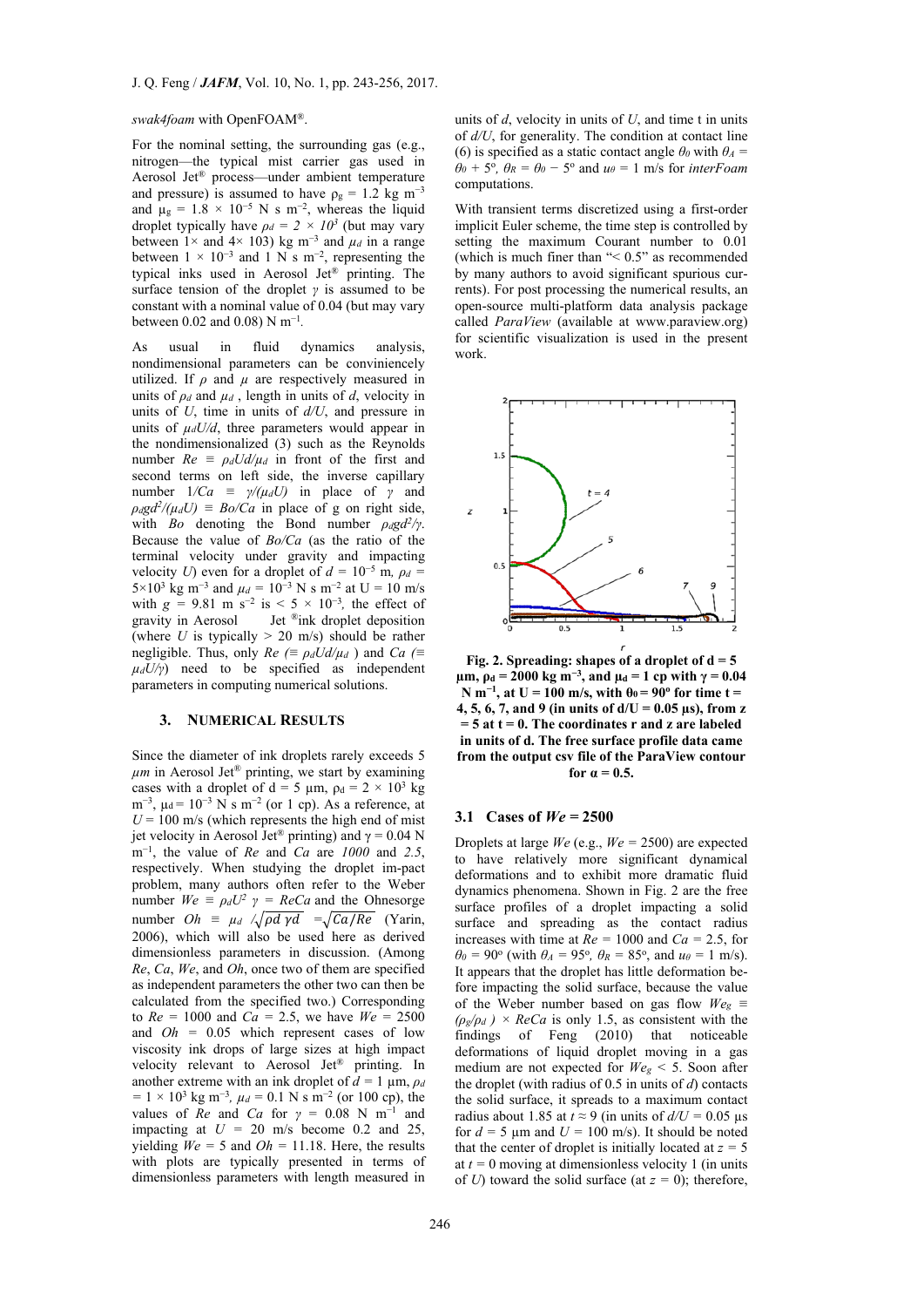the droplet bottom pole reaches the solid surface around  $t = 4.5$ . From  $t = 4.5$  to 5, the contact line moves from  $r = 0$  to  $r = 1$  (as indicated in Fig. 2) with an estimated average speed of  $\sim$  2. Then, the speed of contact line motion is reduced to  $\sim 0.6$ from  $t = 5$  to 6 and to  $\sim 0.2$  from  $t = 6$  to 7 as the droplet becomes a lamella, and thereafter further down to 0 at  $t \approx 9$ . The time for spreading process, which is sometimes called the "spreading time" (e.g., Antonini *et al.,* 2012), is *≈* 4.5 *× d/U (=* 0.225 µs).

After spreading to the maximum contact radius, the lamella enters the receding (or relaxation) phase with the contact radius shrinking with time from  $t \approx$ 9 until  $t \approx 80$ , as shown in Fig. 3. In the re-ceding process, a growing bulged rim forms around the contact line as it moves toward the center at an average speed of <sup>∼</sup> 0.018, much slower than that in the spreading process. The inner edge of the bulged rim collapse at the center around  $t = 44$  and thereafter the droplet center is pushed to move upward quickly. At  $t = 55$ , the contact line arrives the neighborhood of its equilibrium position  $r \approx$ 0.63. Because of large *Re =* 1000*,* the contact radius continues to recede past its equilibrium position toward  $r \approx 0.46$  at  $t = 80$ . At the same time, the upper pole of free surface reaches its maximum height of  $z \approx 1.03$ .



**Fig. 3. Receding: as in Fig. 2 but for t = 11, 30, 44, 55, and 80.** 

What follows the receding of contact radius is the sessile droplet oscillation up and down around its equilibrium hemispherical shape with a contact radius  $\approx 0.63$ . Even at  $t = 103$  when the contact radius and upper pole are close to their equilibrium value (0.63), the free surface appears to still deviate noticeably from its equilibrium hemispherical shape. But the oscillation amplitude will decay quickly with time by viscous damping, which can clearly be seen in Fig. 5.

The center height *H* and contact radius *R* (in units of *d*) versus time are shown in Fig. 5 for the case of *We =* 2500. When *Re =* 1000 and *Ca =* 2.5 (corresponding to that shown in Figs. 2–4), the droplet exhibits significant oscillations after impaction. Since the initial oscillation amplitude is quite large, the waveform does not appear to be simply sinusoidal (non-sinusoidal oscillations were

also shown in experimental results of Ravi *et al.,* 2010).



Fig. 4. Oscillating: as in Fig. 2 but for  $t = 83, 93$ , **103, 113, and 123.**



**Fig. 5. Plots of the center height**  $H$  **(z-value at**  $r =$ **0 of free surface) and contact radius** *R (r***-value at**   $z = 0$  of free surface) versus *t* (in units of  $d/U =$ **0.05 µs), for droplets of** *d =* **5 µm***, ρd =* **2000 kg m<sup>−</sup><sup>3</sup>***,* **with** *µd =* **1, 2, 5***,* **and 10 cp***,* **at** *U =* **100 m/s** *for*  $\theta$ <sup>*o*</sup> = 90<sup>o</sup>.

But the oscillation amplitude decays with time due to viscous damping. If the droplet viscosity is increased to 2 cp (at  $Re = 500$  and  $Ca = 5$ ) the amplitude of free surface oscillation diminishes rather quickly due to viscous damping after about one cycle. Oscillations do not seem to occur for *µd*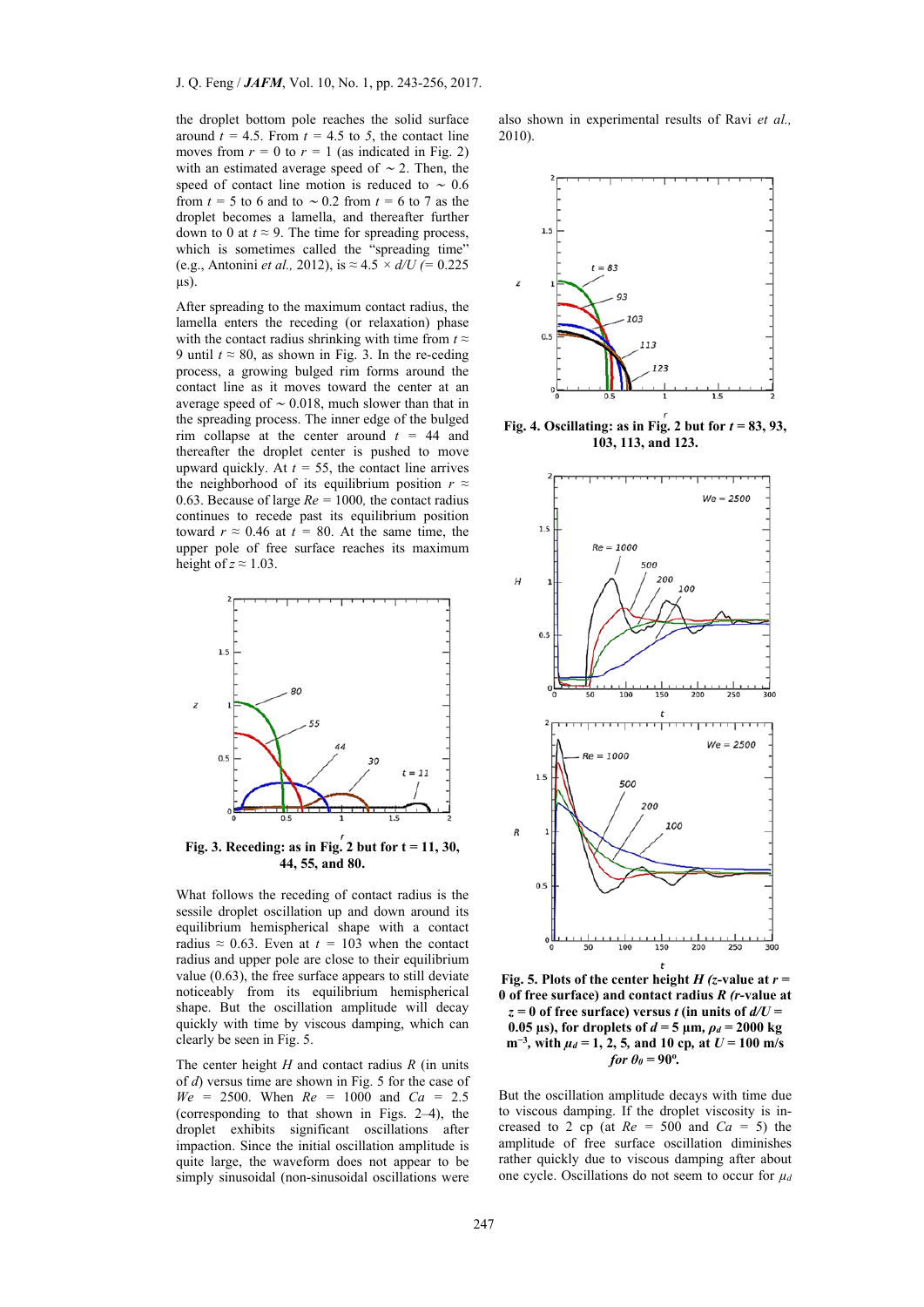> 5 cp (for *Oh >* 0.25) indicating the deformed free surface after impaction creeps aperiodically to the equilibrium shape of a hemisphere.

After impaction, the center height *H* appears to decrease monotonically with *t* when *Re* is large reaching its minimium value right before the bulge rim collapse at the center. For example, the values of *Hmin* are 0.0266 at *t =* 36 and 0.0231 at *t =* 41 for  $Re = 1000$  and 500, respectively. But with reducing the value of *Re* (corresponding to increasing viscosity  $\mu_d$ ) the value of  $H_{min}$  tends to occur at smaller *t* and then slowly increase. For example, when *Re =* 200 and 100 *Hmin =* 0.0858 at *t =* 9 and  $H_{min} = 0.0998$  at  $t = 9$ , respectively.

Immediately after the impaction, the contact radius *R* (which is equivalent to one half of the so-called 'spread factor') increases according to a square-root

law, such as  $R \propto \sqrt{t^*}$  for  $t^* \equiv t - t_0$  with  $t_0$  denoting the time for the impacting droplet to initiate contact to the substrate, typically referred to as the kinematic phase when material points in the droplet mainly move in the *z−*direction rather than *r−*direction (Rioboo *et al.,* 2002). For the cases of

 $We = 2500$  in Fig. 5, a curve fit of  $R = 1.1 \sqrt{t^*}$  for  $t_0 = 4.51$  appears to be quite accurate for  $0 \le t^* \le$ 0.15, just as expected with the kinematic phase (usually considered for *t*∗*<<* 1). As a reference, some fittings of experimental data showed *R =* 

1.4 $t^*$ (Rioboo *et al.*, 2002), yet others had  $R =$ 

0.675 $t^*$ *t* (e.g., Gupta and Kumar, 2010).

During the kinematic phase, the droplet typically takes the shape of a 'cut sphere', similar to that at *t =* 5 in Fig. 2, until a lamella—radially expanding film bounded by a rim—forms in the spreading phase (like the profiles shown in Fig. 2 for  $t > 6$ ). All curves of *R* versus *t* in Fig. 5 exhibit a common feature with a quick increase of *R* immediately after the impact at *t* <sup>∼</sup> 4.5 until *t* <sup>∼</sup> 9 where *R* reaches a peak value, and then *R* decreases with *t* at a much slower rate. The spreading phase ends when the spreading velocity approaches zero, which usually corresponds to *R* arriving at its peak value. Following the spreading phase the lamella may begin to recede, which is sometimes called the relaxation phase because the receding contact line now is moving at a relatively much lower speed (as shown in Figs. 3 and 5). After the relaxation phase, the impact kinetic energy is almost dissipated by the viscous effect, and the droplet will go through a slow lengthy 'wetting equilibrium' phase (e.g., *R(t)*   $\alpha t^{1/10}$  according to Tanner, 1979) toward the capillary equilibrium determined by the static contact angle.

Among many variables involved in droplet impact dynamics, the maximum spread factor  $\zeta = 2R_{max}$ , characterizing the maximum value of contact diameter normalized with the droplet diameter d, has often been considered in the literature for describing the impaction dynamics as well as for comparing results. It can be brought to bear on

various practical applications such as inkjet printing, spray coating, pesticide application, etc. where the actual droplet coverage area directly corresponds to maximum spreading with rapid solidification at contact line, liquid absorption into porous substrate, con-tact line pinning on a textured surface, and so on so forth. According to an empirical correlation by Scheller and Bousfield (1995), it may be expressed as (cf. Yarin, 2006)

$$
\xi = 0.61 \times \left( Re^2 O h \right)^{0.166}.
$$
 (7)

Another semiempirical relation was proposed by Roisman (2009) which, out of numerous possibilities, is presented here in a modified form as

$$
\xi = Re^{\frac{1}{5}} - 0.35Re^{\frac{2}{5}} / \sqrt{We},\tag{8}
$$

with the original factors 0.87 and 0.40 replaced here by 1.0 and 0.35 for a better match to the values of present computational results.

A comparison of (7) and (8) with the present results is given in Table 1 (for a constant  $W_e = 2500$ ), which shows remarkably good agreements. As reasonably accurate as they may seem though, neither (7) nor (8) explicitly accounts for the contact angle effect, which was somehow justified by experiments (cf. Scheller and Bousfield, 1995). According to Rioboo *et al.* (2002), immediately after the droplet touches the substrate (and thoughout most part of the spreading phase) the contact line motion is controlled by the dominant kinetic energy, irrespective of the physical properties of the liquid and solid such as the contact angle.

**Table 1 Comparison of the computed values of** *ξ* with that of (7) and (8) at  $We = 2500$  ( $U = 100$ **m/s)**, for droplets of  $d = 5$  **µm**,  $\rho_d = 2000$  kg m<sup>-3</sup>, *γ*  $= 0.04$  N m<sup> $-1$ </sup> with various  $\mu_d$  (cp), for  $\theta_\theta = 90^\circ$ 

| $\cdots$                     |      |      |       |        |        |  |  |
|------------------------------|------|------|-------|--------|--------|--|--|
| $\mu_{\scriptscriptstyle d}$ | Re   | Ca   | ζ     | Eq.(7) | Eq.(8) |  |  |
|                              | 1000 | 2.5  | 3.696 | 3.676  | 3.870  |  |  |
| 2                            | 500  | 5    | 3.281 | 3.276  | 3.382  |  |  |
| 5                            | 200  | 12.5 | 2.796 | 2.814  | 2.827  |  |  |
| 10                           | 100  | 25   | 2.462 | 2.508  | 2.468  |  |  |
| 100                          | 10   | 250  | 1.714 | 1.711  | 1.567  |  |  |



Fig. 6. Plot of R versus t, as in Fig. 5, with  $\mu_d = 1$ **cp**, but for  $\theta_{\theta} = 45^{\circ}$  90<sup>o</sup>, and 135<sup>o</sup>, as labeled.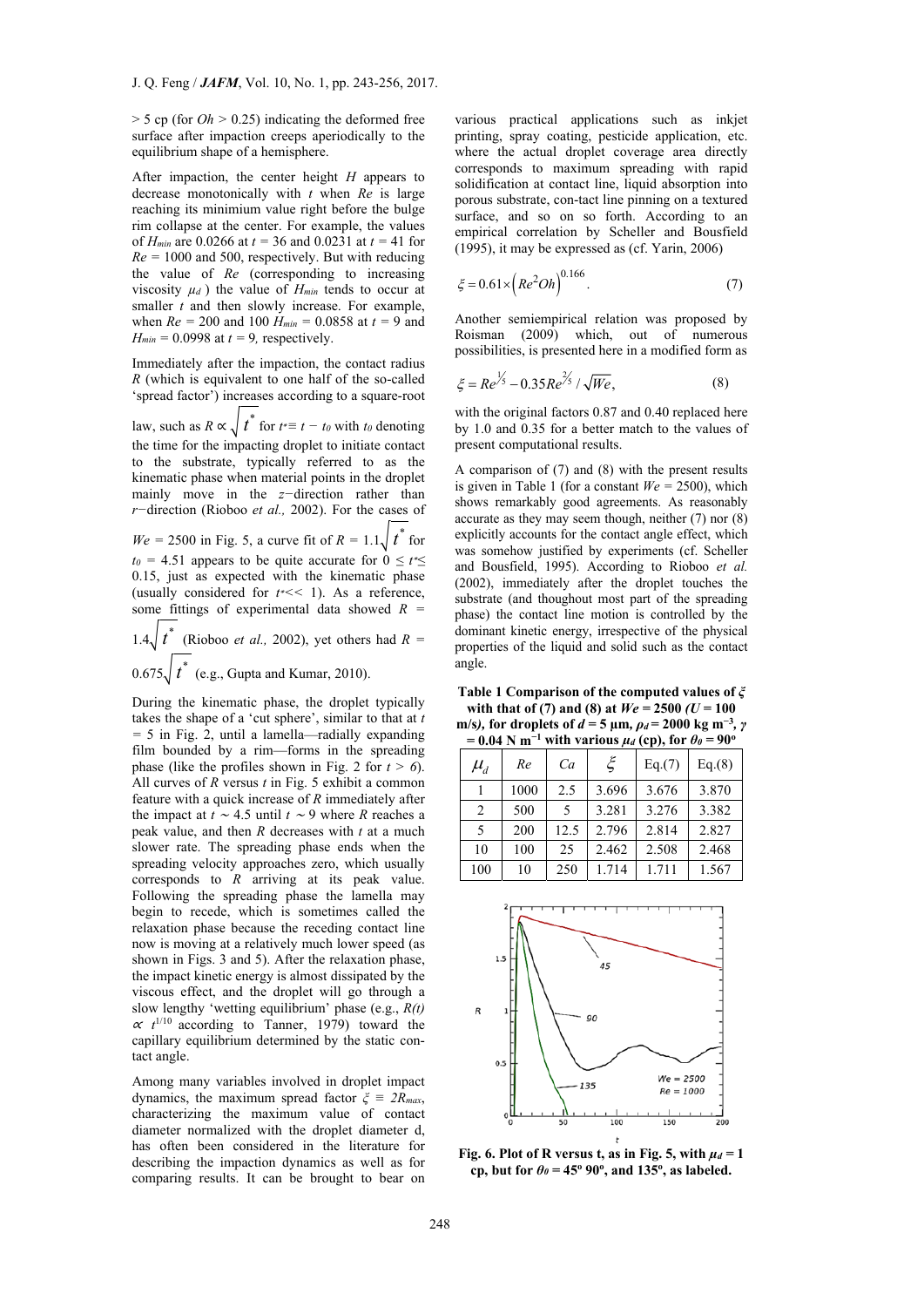

**Fig. 7. Streamlines associated with a droplet impaction at** *Re =* **1000 and** *Ca =* **2.5** *(We =* **2500 and** *Oh =*  **0.05, as in Fig. 2), but for contact angle**  $\theta_{\theta} = 135^{\circ}$  **(** $\theta_{A} = 140^{\circ}$ **,**  $\theta_{R} = 130^{\circ}$ **) for spreading at**  $t = 3, 5, 8$  **in the** upper row, and receding to bouncing at  $t = 15, 51$ , and 80 in the lower row.

To test the validity of (7) and (8) for contact angles other than  $\theta_0 = 90^\circ$ , computations of cases *for*  $\theta_0 =$ 45<sup>o</sup> (with  $\theta_A = 50^\circ$  and  $\theta_R = 40^\circ$ ) while other parameters remain unchanged from those in Table 1 are also performed. The results show that *ξ =* 3.827 for  $\mu_d = 1$  cp (*Oh* = 0.05), 3.396 for 2 cp (*Oh* = 0.1), 2.849 for 5 cp (*Oh =* 0.25), 2.484 for 10 cp (*Oh =* 0.5*)*, and 1.724 for 100 cp (*Oh =* 5), with a spreading time  $\approx 6.5 \times d/U$  (= 0.325 µs) which is about 0.1 µs longer than the case of  $\theta_0 = 90^\circ$ . Results for  $\theta_0 = 135^\circ$  (with  $\theta_A = 140^\circ$  and  $\theta_R =$ 130<sup>o</sup>) show that  $\zeta$  = 3.624 for  $\mu_d$  = 1 cp, 3.231 for 2 cp, 2.782 for 5 cp, 2.448 for 10 cp, and 1.705 for 100 cp, with a spreading time  $\approx 3.5 \times d/U$  (= 0.175) µs)*.* Hence, the computed values of *ξ (*at *We = 2500*) are indeed insensitive to the contact angle variations, as consistent with the experimental findings of Scheller and Bousfield (1995).

However, the contact angle may drastically influence the dynamics of free surface deformation after the completion of spreading phase (as described by Rioboo *et al.,* 2002). Fig. 6 shows that a droplet with contact angle  $\theta_0 = 45^\circ$  (at  $Re = 1000$ and  $Ca = 2.5$ ) recedes very slowly in contrast to the case of  $\theta_0 = 90^\circ$  with considerable oscillations after receding, while the droplet with  $\theta_0 = 135^\circ$  recedes rapidly with great momentum such that it bounces off the solid surface (around  $t = 51$ ).

Physically, bouncing can occur when kinetic energy of impact remains sufficiently large in the receding phase if the viscous dissipation effect is relatively weak such that the shrinking lamella con-tact line virtually disappears near the impact point (Yarin, 2006). Fig. 7 shows the snapshots of such free surface shape evolution from spreading to recedingbouncing, with streamlines being also displayed to illustrate external gas flow field interaction with the

free surface deformation at different stages. Clearly, the liquid droplet impact dynamics can influence the external gas flow significantly. In view of the flow streamlines, the droplet, having about the same velocity as the surrounding gas at  $t = 0$ , moves ahead the decelerating gas due to its inertia as it approaches the substrate at  $t = 3$ . The fast moving liquid droplet tends to drag nearby gas at an increased local velocity during the spreading phase, e.g., at  $t = 5$ . Toward the end of droplet spreading, e.g., at  $t = 8$ , as the liquid phase motion diminishes, the gas phase around free surface recovers its natural impinging jet type of flow structure. During the relatively slow receding process, e.g., at  $t = 15$  a somewhat stagnant zone in the gas phase develops near the free surface. As the droplet leaving the substrate during bouncing, a low velocity wake appear behind it, e.g, at  $t = 51$  and 80. The bouncing droplet is moving against a gas jet flow that tends to push it back toward the substrate. Thus, the bouncing droplet will eventually come back to reattach to the substrate with the impinging jet flow.

An examination of the effect of liquid viscosity  $\mu$ d for a droplet with contact angle  $\theta_0 = 135$ <sup>o</sup> indicates that the dynamics after spreading is also controlled by the value of Reynolds number *Re*. Fig. 8 shows that receding momentum decreases with increasing µd (namely, reducing *Re*), and bouncing would not occur when *Re =* 250 (for *R* never reaches zero). At  $Re = 333$  the droplet detaches from the substrate around  $t = 93$ , but reattaches to the substrate around  $t = 143$  for lack of bouncing momentum. Reducing *Re* tends to increase the time from the droplet impact to its detaching from substrate, if bouncing occurs. For example, a droplet with *Re =* 1000 impacts the substrate at  $t = 4.5$  and detaches from the substrate at  $t \approx 53$ , with  $Re = 500$  at  $t \approx 63$ , and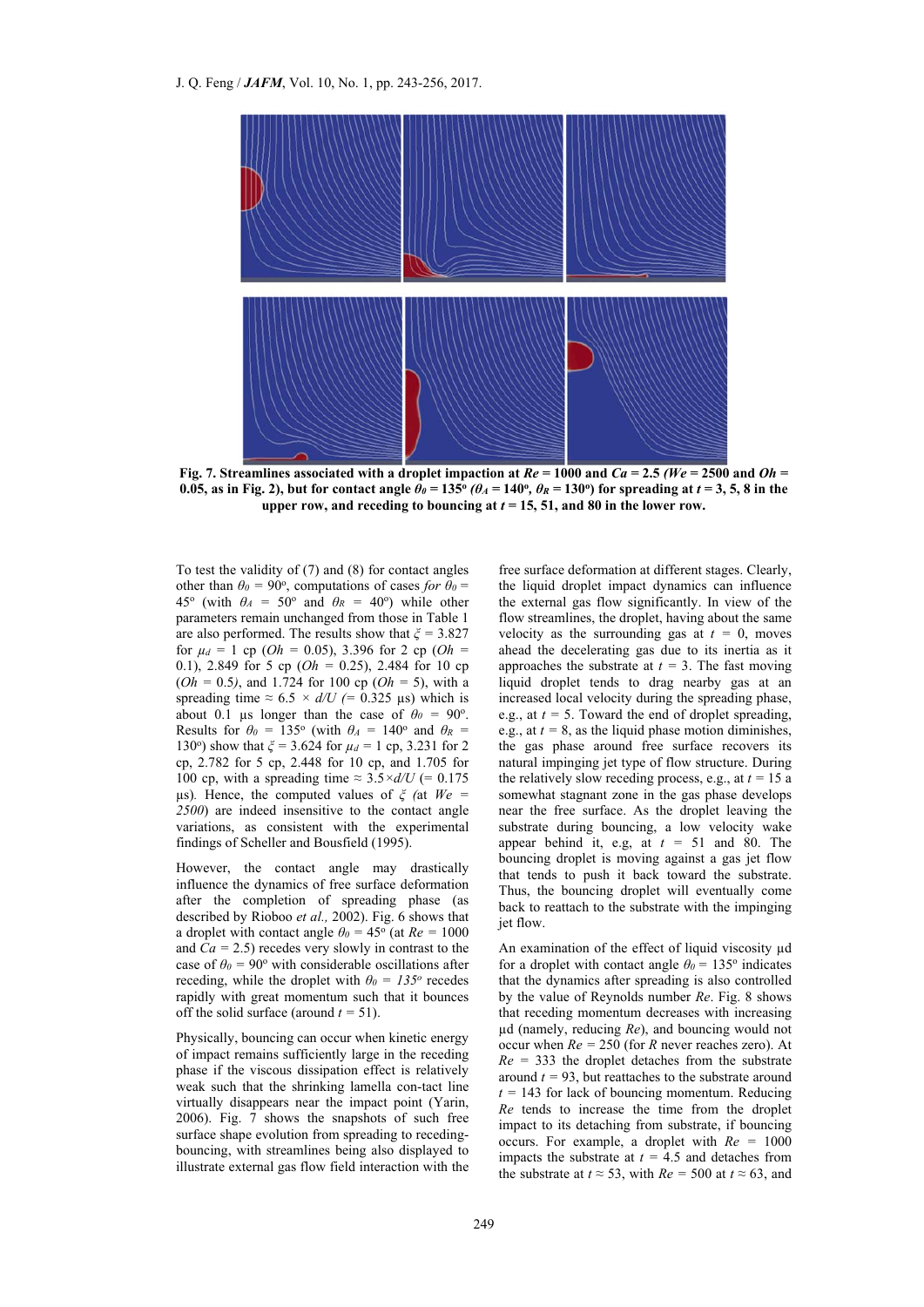with  $Re = 333$  at  $t \approx 96$ . As expected, liquid viscosity has an effect of retarding the free surface flow during receding bouncing.



Fig. 8. Plot of *R* versus *t*, as in Fig. 6, with  $\mu_d = 1$ , **2,3, and**  $= 4$  **cp, for**  $\theta_{\theta} = 135^{\circ}$ **.** 

If a droplet of  $d = 5 \mu m$  with viscosity  $\mu_d = 1$  cp has a density  $\rho_d = 4000 \text{ kg m}^{-3}$  and surface tension  $\gamma$  = 0.08 N m<sup>-1</sup>, the values of *Re* and *Ca* for *U* = 100 m/s become 2000 and 1.25, which lead to *We =*  2500 and *Oh =* 0.025. The computed *ξ* now becomes 4.177, while (7) and (8) predict 4.124 and 4.4267, respectively. This may be considered as an extreme case for relatively weak droplet viscous effect compared to the inertial and surface tension effects in Aerosol Jet® ink droplet deposition. Because of the reduced viscous effect, enhanced free surface deformations and opportunity for bouncing can be observed even at  $\theta_0 = 90^\circ$ .



**Fig. 9. Detaching and reattaching: as in Fig. 2 but for** *ρd =* **4000 kg m<sup>−</sup>3 and surface tension** *γ =*  **0.08** N m<sup>−1</sup> ( $Re$  = 2000 and  $Ca$  = 1.25, or  $We$  = **2500 and** *Oh* **= 0.025) with**  $\theta_{\theta} = 90^{\circ}$  **at**  $t = 40, 100$ **, 110, 140, and 160.**

Figure 9 shows a phenomenon of detaching and reattaching, after a droplet impact for *Re =* 2000 and *Ca =* 1.25 (or *We =* 2500 and *Oh =* 0.025) with  $\theta$ <sup>0</sup> = 90<sup>o</sup>. Entrapped bubbles can be seen to form during the receding phase, as indicated in the free surface profile at  $t = 40$ . The center height *H* reaches its peak value 1.779 at  $t = 83$ . The contact radius *R* shrinks to zero at  $t = 106$  corresponding to

the time for complete detachment of the droplet from substrate, when the free surface pinches off at the end of a tail formed at the droplet bottom (cf. the free surface profile at  $t = 100$ ). The tip of such tail moves rapidly upward into the bulk of the droplet, due to the action of surface tension, leaving a deep dimple on the droplet bottom at *t =* 110. While moving downward and oscillating with a considerable amplitude, the bottom of the detached droplet reattaches the substrate at *t =* 140. Thereafter, the attached droplet exhibits oscillatory motions with larger amplitudes than that in Fig. 4, as a consequence of stronger effects of fluid inertia and surface tension.

## **3.2 Cases of** *We =* **100**

If the droplet of *d* = 5 μm,  $ρ_d$  = 2000 kg m<sup>-3</sup>,  $μ_d$  = 1 cp, and  $\gamma = 0.04$  N m<sup>-1</sup> has an impact velocity of 20 m/s, the values of *Re* and *Ca* become 200 and 0.5 such that  $W_e = 100$  and  $Oh = 0.05$ . The spreading time for  $W_e = 100$  is around  $t = 2.0$ , corresponding to a dimensional time of  $\approx 2.0 \times d/U$  (= 0.5 µs for *d*  $= 5 \mu m$  and  $U = 20 \mu s$ , which seems to be consistent with the experimental findings of drop impact scaling time *t ×d/U* ∝*We*<sup>−</sup>0.25 by Antonini *et al.* (2012).



**Fig. 10. As in Fig. 5, but at** *U =* **20 m/s** *(We =* **100***)* with *t* in units of  $d/U = 0.25$  µs.

The effect of increasing liquid viscosity  $\mu_d$  on dynamics of a droplet of  $d = 5 \mu m$ ,  $\rho_d = 2000 \text{ kg}$ m<sup>-3</sup>, and  $\gamma = 0.04$  N m<sup>-1</sup> with  $U = 20$  m/s is shown in Fig. 10 for the center height *H* and contact radisu *R* versus *t*. It is interesting to note that the curves in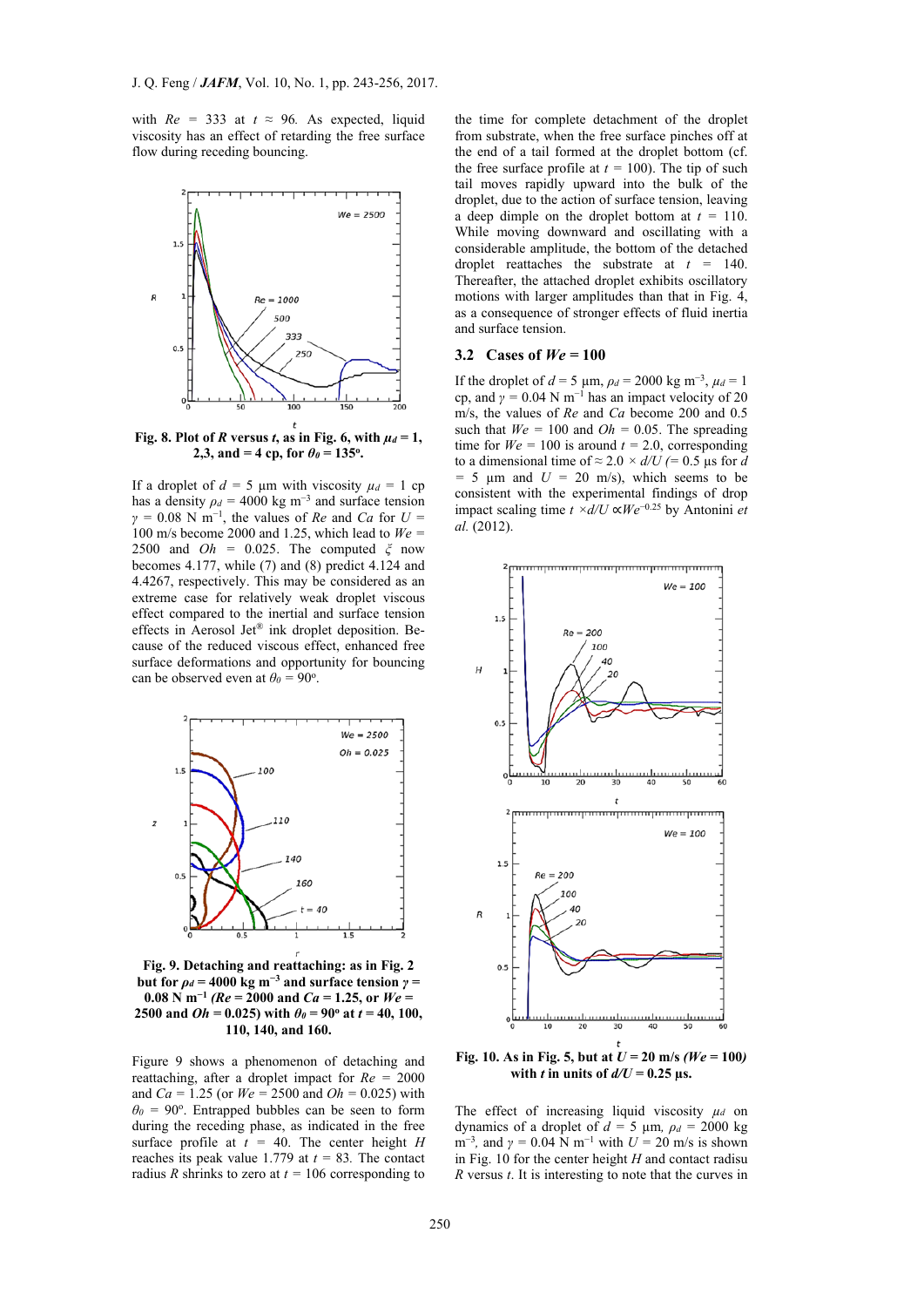Fig. 10 are quite similar to those in Fig. 5 corresponding to the same values of *Oh,* despite more than an order of magnitude reduction of *We*. Be-cause there is a factor of 5 difference in the reference time scale *d/U* (due to a factor of 5 reduction of *U*),  $t = 60$  in Fig. 10 has the same dimensional time 15  $\mu$ s  $t = 300$  in Fig. 5. This is expected in view of the fact that the impact velocity *U* only pro-vides the initial free surface deformation that sets the droplet into free oscillatory motion, the characteristics of which is actually determined by *ρd*, *d*, and *γ* (Landau and Lifshitz, 1959). Noteworthy here is that  $Oh \left( \equiv \mu_d / \sqrt{\rho_d \gamma} d \right)$  is

independent of *U*, unlike *Re*, *Ca*, and *We*. The fluid viscosity contained in *Oh* is responsible for the decay of oscillation amplitude, whereas *ρd*, *d*, and *γ* are the key ingredients for capillary driven oscillations. Similar to the case of *We =* 2500, the oscillatory motion seems to also diminish for *Oh >*  0.25 at  $We = 100$ .

Similar to that shown in Fig. 5, *H* decrease with *t* after impaction. But the lamella at  $W_e = 100$  is thicker (with larger *Hmin*) than that for the same value of *Oh* at  $We = 2500$ . For example, the values of  $H_{min}$  are reached as 0.0353 at  $t = 9.6$  for  $Re =$ 200, 0.1097 at *t =* 7.8 for *Re =* 100, 0.1940 at *t =*  6.8 for *Re =* 40, and 0.2881 at *t =* 6.2 for *Re =* 20 and 500, respectively. While the oscillatory characteristics following the spreading phase appear independent of *U* (and *We*), the thickness of the spreading lamella as well as *ξ* are strongly influenced by the value of *We*.

The computed values of  $\zeta$  for  $W_e = 100$  at various *Re* corresponding to various values of  $\mu_d$  for droplets of *d* = 5 µm,  $\rho_d$  = 2000 kg m<sup>-3</sup>,  $\gamma$  = 0.04 N m<sup>-1</sup> with  $U = 20$  m/s are given in Table 2, along with that of (7) and (8). Again, the agreement is quite reasonable. It should be noted that the value of *ξ* for the case of  $\mu_d$  = 100 cp *(Re = 2)* is actually smaller than that at capillary equilibrium for  $\theta_0$  = 90<sup>o</sup> (namely, 1.26). The value of  $\xi$  in this case may not be literally regarded as the "maximum spread factor". What is given here is actually the peak value of the spread factor *2R* marking the end of the rapid spreading phase. In this case, *R* may decrease slightly for a while from its peak value in the relaxation phase, and then slowly increases to-ward its capillary equilibrium value 0.63.

Table 2 As in Table 1, but at  $We = 100$  $(U = 20 \text{ m/s})$ 

| $\mu_d^{}$ | Re  | Ca  | ξ     | Eq.(7) | Eq.(8) |
|------------|-----|-----|-------|--------|--------|
|            | 200 | 0.5 | 2.415 | 2.154  | 2.594  |
| 2          | 100 |     | 2.149 | 1.920  | 2.291  |
| 5          | 40  | 2.5 | 1.819 | 1.649  | 1.938  |
| 10         | 20  | 5   | 1.606 | 1.470  | 1.705  |
| 100        | 2   | 50  | 1.143 | 1.003  | 1.103  |

To check the validity of (7) and (8) for contact angles other than  $\theta_0 = 90^\circ$ , cases for  $\theta_0 = 45^\circ$  and 135<sup>o</sup> (while other parameters remain unchanged from those in Table 2) are also computed. The results show that  $\zeta$  = 2.647 and 2.272 for  $\mu_d$  = 1 cp *(Oh =* 0.05*),* 2.293 and 2.064 for 2 cp *(Oh =* 0.1), 1.905 and 1.796 for 5 cp *(Oh =* 0.25), 1.632 and 1.596 for 10 cp *(Oh =* 0.5), and 1.143 and 1.143 for 100 cp  $(Oh = 5)$ . A trend seems to indicate diminishing difference between the values of *ξ* for  $\theta_0 = 45^\circ$  and 135° with increasing *Oh* which is a measure of relative strength of the viscous effect. In general, the computed values of  $\zeta$  (at  $W_e = 100$ ) are insensitive to the contact angle variations, as consistent with the findings of Scheller and Bousfield (1995) and reasoning of Rioboo *et al.* (2002) for insignificant influence of contact angle to *ξ*.

However, the dynamics of free surface flow after initial spreading can be quite sensitive to the contact angle for  $W_e = 100$ , similar to that shown for  $W_e =$ 2500. A droplet with  $\theta_0 = 45^\circ$  recedes very slowly whereas the contact line of that with  $\theta_0 = 135^\circ$ moves rapidly during receding such that bouncing can occur. Noteworthy here is that the same droplet of *d =* 5 µm*, ρd =* 2000 kg m<sup>−</sup><sup>3</sup>*, γ =* 0.04 N m<sup>−</sup><sup>1</sup> with viscosity  $\mu_d = 5$ , (*Oh* = 0.25) and  $\theta_0 = 135^\circ$  would bounce (i.e., detach) from substrate at  $t = 26.8$  for *U*  $= 20$  m/s *(We = 100)* but remain attached to the substrate at  $U = 100$  m/s (We = 2500, as indicated in Fig. 8). This appears to be consistent with the trend shown by Durickovic and Varland (2005) for water drop impact on a solid surface and by Law (2015) in a general description of droplet impact dynamics that bouncing is expected at lower *We*.

# 3.3 Cases of  $We = 5$

For a relatively small droplet of  $d = 1$  µm,  $\rho_d =$ 1000 kg m<sup>-3</sup>,  $\mu_d = 1$  cp, and  $\gamma = 0.08$  N m<sup>-1</sup> with *U =* 20 m/s, the values of *Re* and *Ca* become 20 and 0.25 such that  $We = 5$  and  $Oh = 0.1118$ . For the same values of *Re* and *Ca*, we can compute solutions with the same (dimensional) OpenFOAM mesh for  $d = 5 \mu m$ ,  $\rho_d = 200 \text{ kg m}^{-3}$ ,  $\mu_d = 1 \text{ cp}$ , and *γ =* 0.08 N m<sup>−</sup><sup>1</sup> with *U =* 20 m/s.

Figure 11 shows the variations of droplet surface pro-file with time for  $We = 5$  and  $Oh = 0.1118$ . In contrast to Figs. 2—4 for  $We = 2500$  and  $Oh =$ 0.05, the droplet surface in Fig. 11 does not form a commonly observed thin lamella with a bulged rim formed at the beginning of receding phase  $(t = 5.6)$ due to lack of impact momentum. The maximum contact radius at  $t = 5.6$  is 0.6995 while the center height reaches its minimum value of 0.4571,(which is much larger than 0.0266 for  $We = 2500$  and  $Oh =$ 0.05*).* Following the end of spreading phase, the contact radius recedes and then oscillates with a small amplitudes. Increasing liquid viscosity  $\mu_d$ , for a droplet of  $d = 5 \mu m$ ,  $\rho_d = 200 \text{ kg } m^{-3}$ , and  $\gamma =$ 0.08 N m<sup>−</sup><sup>1</sup> with *U =* 20 m/s, further reduces the magnitude of free surface deformations. The value of *R* could not even reach its capillary equilibrium value during the spreading phase for  $\mu_d \geq 5$  cp (*Oh ≥* 0.5590); rather it slowly creeps toward 0.63 in the lengthy wetting equilibrium phase. However, even for the case of  $\mu_d = 10$  (*Oh* = 1.1180) the center height *H* still exhibits noticeable oscillatory motions, because of weaker viscous damping effect in the thick lamella away from the solid wall.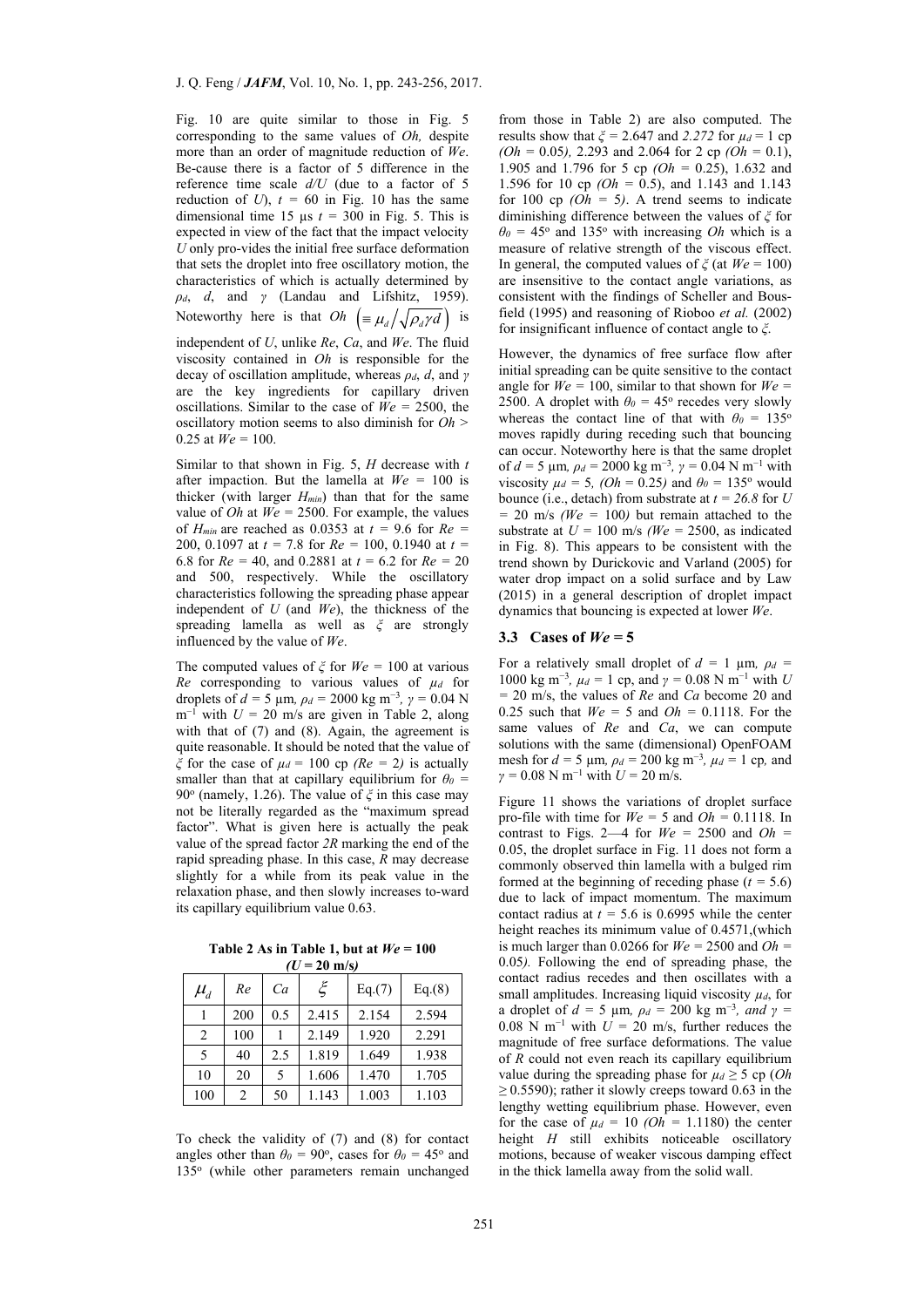

**Fig. 11.** As in Fig. 2 but for  $\rho_d = 200$  kg m<sup>-3</sup>,  $\mu_d =$ **1 cp***,* **and**  $\gamma = 0.08 \text{ N m}^{-1}$  ( $Re = 20$  and  $Ca = 0.25$ *,* **or**  $We = 5$  **and**  $Oh = 0.1118$ *)* with  $\theta_{\theta} = 90^{\circ}$  at  $t =$ **4.0, 4.8, 5.6, 7.8***,* **and 10.0***.* 

If the liquid viscosity  $\mu_d$  is increased to 10 cp ( $Re =$ 2 and  $Ca = 2.5$ ), the receding and oscillation phase disappears, with *R* increasing monotonically with time  $t$  as shown in Fig. 12. However, there still seems to be a spreading phase corresponding to a rapid increase of *R*, i.e., with a relatively large *dR/dt*, followed by a relaxation phase with diminishing *dR/dt* toward capillary equilibrium *R ≈* 0.63. Because there are no local extrema for *R*, the end of spreading phase cannot be clearly defined. The fact that the profile at  $t = 10.0$  with a monotonically increasing contact radius *R* has a center height *H* slightly greater than that at  $t = 5.6$ around the end of spreading suggests an ensuing oscillation of the free surface.



**Fig. 12.** As in Fig. 11 but for  $\mu_d = 10$  cp ( $Re = 2$ **and** *Ca =* **2.5, or** *We =* **5 and** *Oh =* **1.1180) at** *t =*  **4.0, 4.8, 5.6, 10.0***,* **and 40.0***.* 

Table 3 shows the computed *ξ* for *We =* 5 at various *Re* with various values of  $\mu_d$  for droplets of  $d = 5$  $μm$ *,*  $ρ<sub>d</sub> = 200$  kg m<sup>-3</sup>, and  $γ = 0.08$  N m<sup>-1</sup> at  $U = 20$ m/s, along with that of (7) and (8). Again, the agreement is generally reasonable. For cases of *Re ≤* 4, the value of *ξ* is taken as the (normalized) contact diameter at the end of spreading phase rather than literally the maximum contact diameter. However, the end of spreading phase may not be clearly defined. At *Re =* 4, a local extremum (or

peak) of *R* exists; so such a local peak value of *R* is used for calculating *ξ*. But for *Re =* 2 and 0.2, *R(t)* increases monotonically without local extrema; the end of spreading phase can only be estimated based on the slope change. These estimated *ξ* in Table 3 are marked by an approximation sign (∼).

Table 3 As in Table 1, but at  $We = 5 (U = 20 \text{ m/s})$ . **for droplets of**  $d = 5 \text{ µm}$ ,  $\rho_d = 200 \text{ kg m}^{-3}$ , (or **equivalently**  $d = 1 \mu m$ ,  $\rho_d = 1000 \text{ kg m}^{-3}$ ),

| $\gamma = 0.08$ N m <sup>-1</sup> |     |      |       |        |        |  |  |
|-----------------------------------|-----|------|-------|--------|--------|--|--|
| $\mu_{\scriptscriptstyle d}$      | Re  | Ca   | ξ     | Eq.(7) | Eq.(8) |  |  |
|                                   | 20  | 0.25 | 1.399 | 1.146  | 1.302  |  |  |
| 2                                 | 10  | 0.5  | 1.285 | 1.022  | 1.192  |  |  |
| 5                                 |     | 1.25 | 21.12 | 0.878  | 1.047  |  |  |
| 10                                | 2   | 2.5  | 21.05 | 0.782  | 0.942  |  |  |
| 100                               | 0.2 | 25   | 20.84 | 0.534  | 0.643  |  |  |

If computations are performed for cases of *We =* 5 with  $\theta$ <sup>0</sup> other than 90<sup>o</sup> (while other parameters remain unchanged from those in Table 3), the results for *ξ* seems to still be reasonably close to those for  $\theta_0 = 90^\circ$ , especially when  $\mu_d$  is large. For example, with  $\theta_0 = 135^\circ$  for  $\mu_d = 5$  cp  $(Oh =$ 0.5590*)* and 10 cp *(Oh =* 1.1180*)* a local extremum appears with the peak value of contact radius *Rmax =*  0.503 or  $\xi$  = 1.006 and  $R_{max}$  = 0.469 or  $\xi$  = 0.938, which are especially close to predicted values of 1.047 and 0.942 by (8). The value of *ξ* remains the same at 0.835 for the case of  $\mu_d = 100$  cp  $(Oh =$ 11.1803) at  $\theta_0 = 135^{\circ}$ . But for  $\mu_d = 1$  cp *(Oh =* 0.1118*)* and  $\mu_d = 2$  cp *(Oh =* 0.2236*)*, the values of Rmax for *θ0 =* 135o become 0.5985 or *ξ =* 1.1970 and 0.5558 or *ξ =* 1.1116, which are more than 10% off the corresponding values in Table 3 for  $\theta_0 = 90^\circ$ . Similarly with  $\theta_0 = 45^\circ$  and  $\mu_d = 1$ , the computed  $\zeta$ *=* 1.656 is <sup>∼</sup> 18% off 1.399 in Table 3. Hence, the effect of contact angle *θ0* on maximum spread factor *ξ* seems to become more noticeable at small values of *We* (e.g., *We<* 10), especially for less viscous droplets.

As shown with the cases of  $W_e = 2500$  and 100, bouncing tends to occur for droplet impact onto a hydrophobic surface. However, for  $We = 5$  with  $\theta_0$ *=* 135o, droplet bouncing after impact only happens when the liquid viscosity is very low, e.g.,  $\mu_d$  $= 1$  cp  $(Re = 20)$ . Thus, the simple trend of bouncing at relatively smaller *We* (e.g., Durickovic and Varland, 2005; Law, 2015) may not be general enough to cover all cases. For example, the obvious effect of liquid viscosity on the likelihood of bouncing illustrated in Fig. 8 cannot be explained by considering the Weber number alone.

#### **4. DISCUSSION**

Generally speaking, (7) and (8) seem to describe the maximum spread factor *ξ* fairly accurately over a wide range of parameters for high-speed microdroplet impact. with (8) being slightly more favorable in comparison with the present results. Noteworthy here is that many different empirical,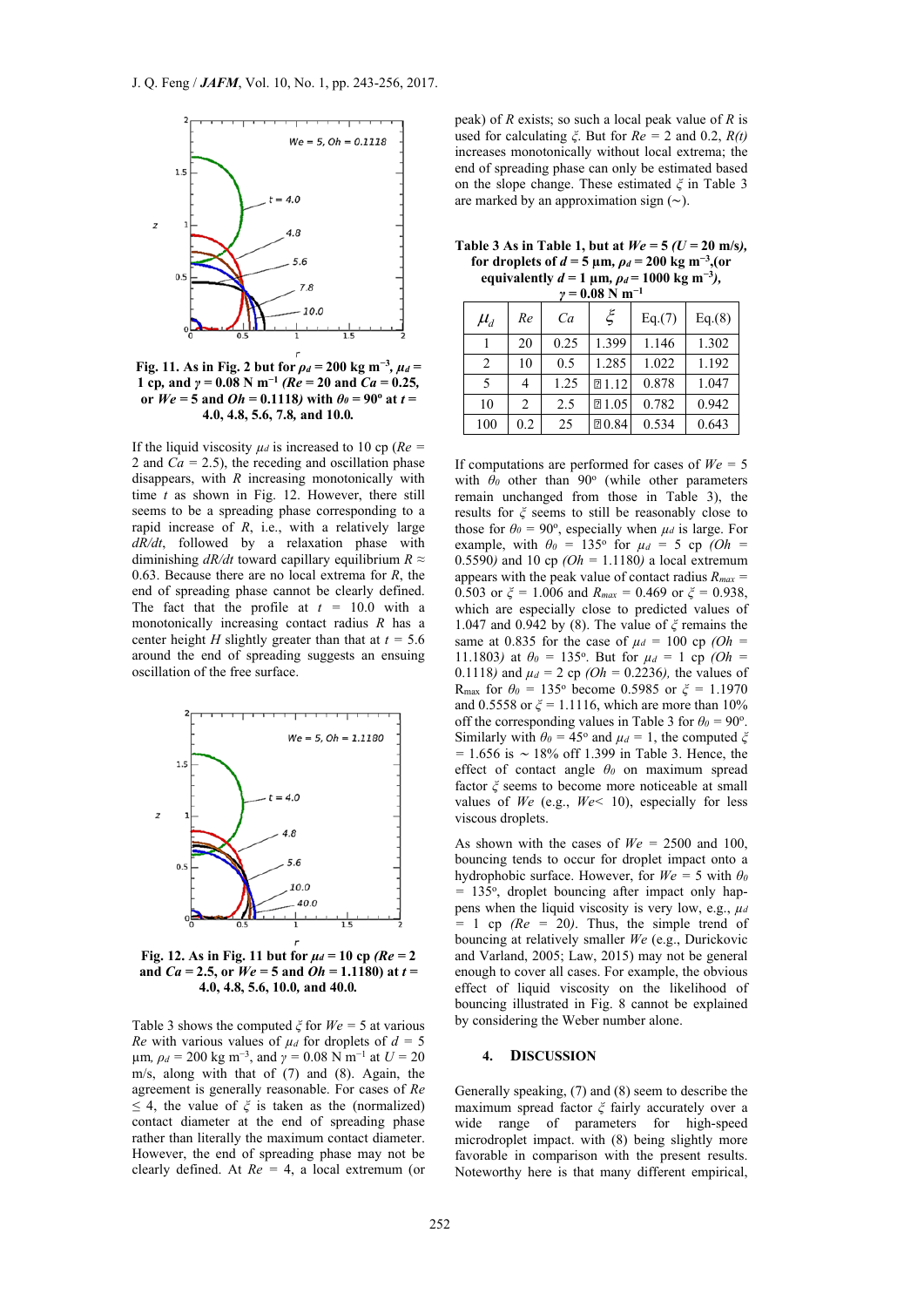semiempirical formulas were proposed in the literature, with substantial discrepancies among each other (as illustrated by Perelaer *et al.,* 2009; Ravi *et al.,* 2010; Visser *et al.,* 2012, 2015). After comparing with several of the available formulas, (7) and (8) are selected because their agreement with the present results appears to be quite consistent across the ranges of parameters relevant to Aerosol Jet®printing. However, neither (7) nor (8) explicitly accounts for the contact angle effect, which tends to become more noticeable with reduced *We* and small *Ca* (e.g.,  $We = 5$  and  $Ca <$ 1). Unlike (7) and (8), the formula derived by Pasandideh-Fard *et al*. (1996) based on energy balance contains the contact angle *θ0* as

$$
\xi = \sqrt{\frac{12 + We}{3(1 - \cos\theta_0) + 4\sqrt{CaWe}}}
$$
(9)

Despite its discrepancy from our computed *ξ*, (9) indeed suggests that the effect of  $\theta$ <sup>0</sup> diminishes when *Ca* ×*We* becomes close to 100 or greater. It also predicts the trend of decreasing *θ0* effect on *ξ* with increasing  $Ca$  (or  $\mu_d$ ) as consistent with the present results. In view of the general accuracy of (8) and reasonable account for the trend of contact angle effect with (9), a straightforward combination of the two yields

$$
\zeta = \left( \text{Re}^{1/5} - 0.35 \frac{\text{Re}^{2/5}}{\sqrt{We}} \right) \times \frac{3 + 4\sqrt{CaWe}}{3(1 - \cos \theta_0) + 4\sqrt{CaWe}} \tag{10}
$$

and *Ca* = 0.25) and  $\theta_0 = 135^\circ$ , the computed  $\zeta =$ For example, in the case of a droplet with  $d = 1$  $\mu$ m,  $\rho_d = 1000 \text{ kg m}^{-3}$ ,  $\gamma = 0.08 \text{ N m}^{-1}$ , and  $\mu_d = 1$ cpimpacting the substrate at  $U = 20$  m/s *(We = 5*) 1.197 and that from (10) is 1.149 whereas 1.302 from (8). If  $\mu_d$  is increased to 2 cp ( $We = 5$  and *Ca =* 0.5), the computed *ξ =* 1.112 and that from (10) is 1.076 whereas 1.192 from (8). With  $\theta_0 = 45^\circ$  for  $\mu_d = 1$  and 2 cp (*Ca* = 0.25 and 0.5), the computed *ξ* are 1.656 and 1.379 while that from (10) are 1.539 and 1.356, much improved from 1.302 and 1.192 by (8). Thus, (10) can be a useful formula with improved accuracy for the range of parameters of interest to the Aerosol Jet® directwrite technology.

While *ξ* provides a practically useful correlation between the Feret diameter of deposited individual droplets on a dry substrate and the droplet diameter *d*. other dynamic outcomes of droplet impact can be relevant to Aerosol Jet® ink deposition, too. Although not computed with the present axisymmetric model, the splashing phenomenon usually observed in droplet impact with large *We* and *Re* is also of great importance to Aerosol Jet® printing for being a possible source of undesirable over-sprays and uncontrolled satellites. Historically, the first study of splashing after droplet impact was carried out by Worthington (1876). Splashing of large milk and mercury droplets onto smooth glass

plates was observed and the corresponding fingering pat-terns were sketched, with the number of fingers increasing with both droplet size and fall height being noted. Several investigations on surface roughness effect on splashing behavior suggested that splashing at atmospheric pressure only occurs when

$$
K = \frac{We}{Oh^{2/5}} > K_s \text{ with } K_s = 649 + \frac{3.76}{R_a^{0.63}} \tag{11}
$$

 where *Ra* denotes the nondimensional roughness parameter in units of *d* (Stow and Hadfield, 1981; Mundo *et al.,* 1995; Cossali *et al,* 1997; Yarin, 2006). Thus,  $K_s \rightarrow 649$  as  $R_a \rightarrow \infty$  for a very rough surface, whereas  $K_s$  increases to infinity as  $R_a \rightarrow 0$  for an extremely smooth surface. However, other forms for splashing criteria had also been proposed in the literature (e.g., Moreira *et al,* 2010; Mandre and Brenner, 2012; Stevens, 2014), but little agreement had been shown among different criteria which often contradict one another (Visser *et al.,* 2015). While careful examining the validity of each proposed criterion is out of scope of the present work, (11) may be used as a tentative reference for a brief discussion here.

For Aerosol Jet<sup>®</sup> ink droplets of  $d = 5 \mu m$ ,  $R_a =$ 0.1 (which leads to  $K_s = 665$ , only slightly greater than 649) corresponds to a roughness length scale  $(0.5 \mu m)$  around the wavelengths of visible light which is usually considered as a fairly smooth surface with most of realistic substrate surfaces. For caseswith  $U = 100$  m/s (We = 2500), as those in Table 1, the values of  $K$  are all exceeding 649 (or 665), ranging from 1313 for *Re =* 10 to 8286 for  $Re = 1000$ . Thus, when operating at a very high jet® speed (e.g., *U =* 100 *m/s*) under atmospheric pressure, the Aerosol Jet® ink droplets of  $d = 5 \mu m$  are expected to disintegrate as a consequence of splashing after impacting the substrate. If the ink droplet  $d$  is reduced to 2  $\mu$ m with  $\mu_d = 100$  cp at the same *U*, the value of *K* can become 437 (< 649). Even for an ink droplet of *d =* 1 µm with *µd =* 5 cp (for *ρd =* 2000 kg m<sup>−</sup><sup>3</sup> and  $U = 100$  m/s), the value of *K* is 631, barely below the reference splashing thresh-old value 649. Thus, to avoid ink droplet splashing upon deposition in Aerosol Jet® printing with highspeed jet, it is preferrable to keep the droplet size small and viscosity high (which may be accomplished by enabling effective in-flight mist solvent evaporation).

#### **5. CONCLUDING REMARKS**

In view of the challenges with required high spatial and temporal resolutions for experimentally analyzing the ink droplet deposition behavior during Aerosol Jet® printing (with microdroplets of  $d = 1$  to 5  $\mu$ m and  $U = 20$ to 100 m/s), numerical solutions for high-speed microdroplet impact perpendicularly onto a smooth solid surface are computed in the present work using the *interFoam* VoF solver of the OpenFOAM® CFD package. The computed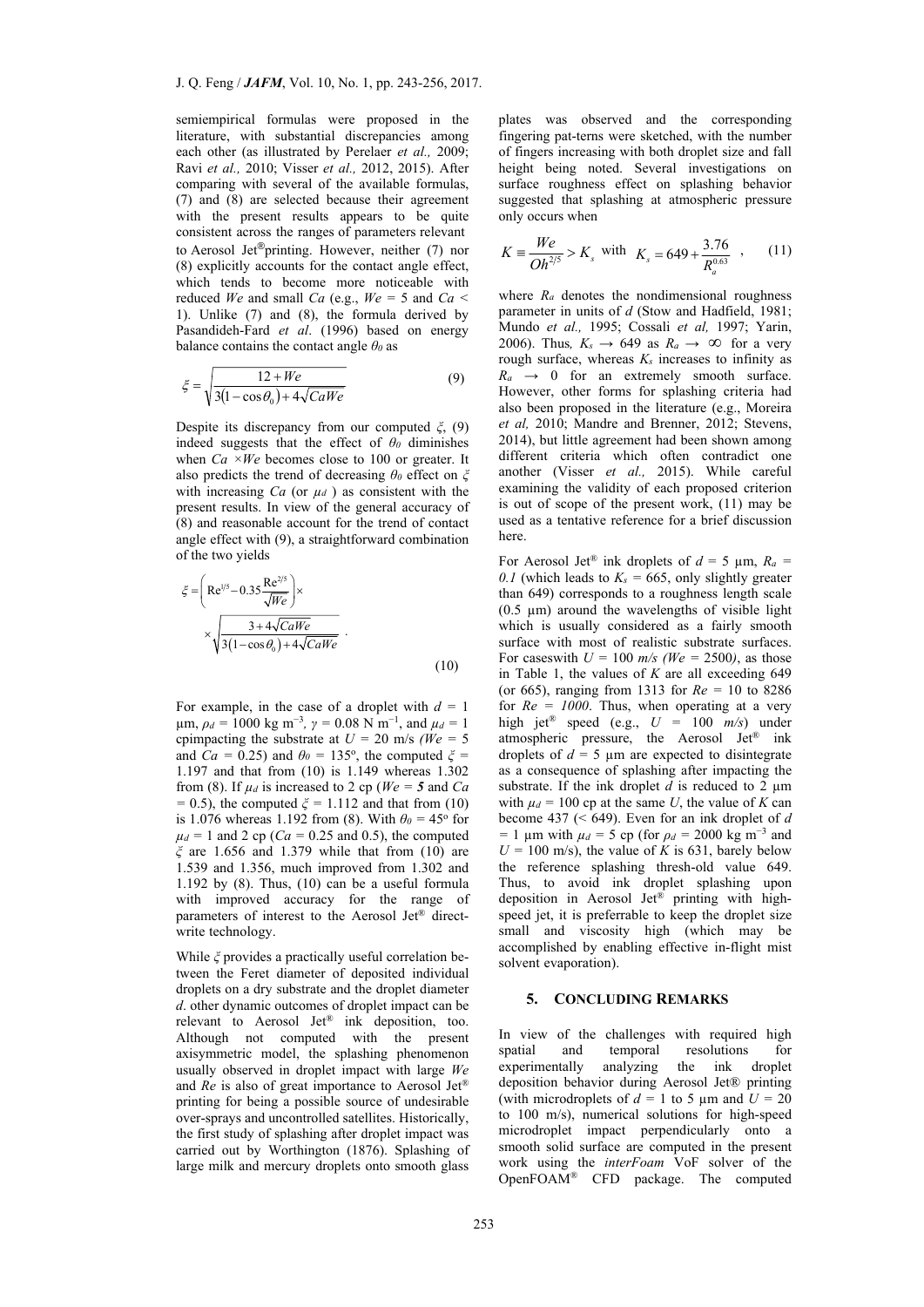results illustrate droplet impact dynamics with lamella shape evolution throughout the spreading, receding-relaxation, and wetting equilibrium phases, consistent with what have been observed and described in various previous studies. This fact agrees with the conclusions of Visser *et al.* (2015) that the basic droplet impact behavior is scale-invariant; in other words, experiments with larger droplets at the same nondimensional parameter values should be able to describe the phenomena with much smaller droplets. When the droplet viscosity is relatively low, significant oscillations in the free-surface flow can be observed. But the free surface oscillatory motion seems to diminish as the droplet viscosity  $\mu_d$ becomes relatively high. The border line between periodic free surface oscillations and aperiodic creeping to the shape of capillary eqibrium following spreading appearsat *Oh*   $\left(\equiv \mu_d / \sqrt{\rho_a \gamma d}\right)$  about 0.25.

The computed results show that substrate surface properties such as the contact angle can drastically influence the dynamics of free surface deformation after the spreading phase. For example, droplet bouncing (i.e., rebound) is prompted with large contact angles at solid surface (i.e., hydrophobic surface, consistent with findings reported by Rio-boo *et al.,* 2001; Durickovic and Varland, 2005), but its likelihood can be reduced by increasing the droplet viscosity due to enhanced kinetic energy dissipation. At some intermediate viscosity values, reattachmet of the bouncing droplet to the solid surface can be observed within a short time. When using a high-speed jet flow to direct the ink droplet deposition in Aerosol Jet® printing, droplet bouncing after impact on substrate is generally undesirable for causing unintended ink placement such as "satellite", "overspray", etc.

Special attention has been paid to the value of maximum spread factor *ξ,* which can be accurated determined from the numerical solutions. For the range of parameters of practical interest to the Aerosol Jet® printing, the values of computed *ξ* agree quite well with the empirical correlation of Scheller and Bousfield (1995) based mostly on experimental data and the semiempirical relation proposed by Roisman (2009) based on an analytical theory for inertia dominated situations (with a slight modification of the coefficient values). Majority of the computed cases show insignificant variations of *ξ* with changes of contact angle *θ0*, as expected when the inertial effect dominates the spreading dynamics. The weak dependence of *ξ* on *θ0*, more noticeable at relatively small *Ca* and *We*, can be accounted for with a straightforward modification of a combined formulas of Pasandideh-Fard *et al.* (1996) and Roisman (2009). The resulting formula of maximum spread factor can be used for first-order evaluations of the Feret diameter of deposited individual ink droplets for Aerosol Jet® technology development.

### **ACKNOWLEDGMENTS**

The author would like to thank John Lees for encouragement and guidance, and Dr. Mike Renn for insightful discussion.

# **REFERENCES**

- Alavi, S., M. Passandideh-Fard and J. Mostaghimi (2012). Simulation of semi-molten particle impacts including heat transfer and phase change. *J. Therm. Spray Tech.* 21(6), 1278- 1293.
- Antonini, C., A. Amirfazli and M. Marengo (2012). Drop impact and wettability: From hydrophilic to superhydrophobic surfaces. *Phys. Fluids* 24, 102104
- Attane, P., F. Girard and V. Morin (2007). An energy balance approach of the dynamics of drop impact on a solid surfaces*. Phys. Fluids* 19, 012101
- Berberovic, E., N. P. Van Hinsber, S. Jakirlic, I. V. Roisman and C. Tropea (2009). Drop impact onto a liquid layer of finite thickness: Dynamics of the cavity evolution*. Phys. Rev*. *E* 79(3), 036306
- Bussmann, M., J. Mostaghimi and S. Chandra (1999). On a three-dimensional volume tracking model of droplet impact*. Phys. Fluids* 11(6), 1406-1417.
- Bussmann, M., S. Chandra and J. Mostaghimi (2000). Modeling the splash of a droplet impacting a solid surface. *Phys. Fluids* 12(12), 3121-3132.
- Chandra, S. and C. T. Avedisian (1991). On the collision of a droplet with a solid surface. *Proc. R. Soc. London A* 432, 13-41.
- Christenson, K. K., J. A. Paulsen, M. J. Renn, K. McDonald and J. Bourassa (2011). Direct printing of circuit boards using Aerosol Jet®. *Proc. NIP 27 Digital* Fabric. 433-436.
- Cossali, G. E., A. Coghe and M. Marengo (1997). The impact of a single drop on a wetted sold surface. *Exp. Fluids* 22, 463-472.
- Deshpande, S. S., A. Lakshman and M. F. Trujillo (2012). Evaluating the performance of the two-phase flow solver interFoam. *Comput. Sci. Discov.* 5, 04016
- Dinc, M. and D. D. Gray (2012). Drop impact on a wet surface: computational investigation of gravity and drop shape. *Advance in Fluid Mechanics and Heat and Mass Transfer* 374- 379.
- Durickovic, B. and K. Varland (2005). *Between bouncing and splashing: water drops on a solid surface*. Applied Mathematics thesis, University of Arizona
- Feng, J. Q. (2010). A deformable liquid drop falling through a quiescent gas at terminal velocity. *J.*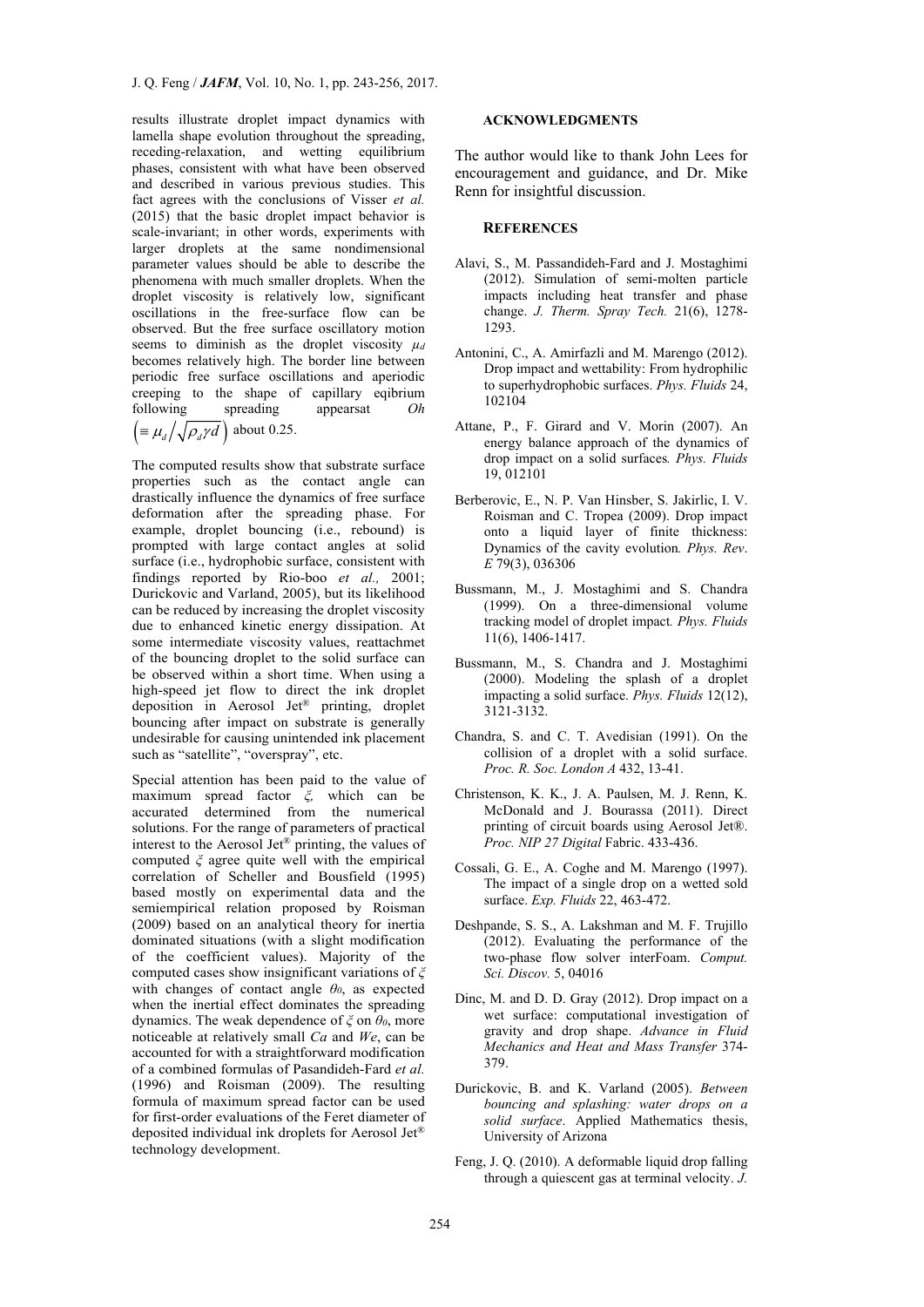*Fluid Mech.* 658, 438-462.

- Feng, J. Q. (2015). Sessile drop deformations under an impinging jet. *Theor. Comput. Fluid Dyn.* 29, 277-290.
- Foote, G. B. (1974). The water drop rebound problem: dynamics of collision. *J. Atmos. Sci.* 32, 390-402.
- Ford, R. E. and C. G. L. Furmidge (1967). Impact and spreading of spray drops on foliar surfaces*.* In *Wetting, Soc. Chem. Industry Mono-graph London* 417-432.
- German, G. and V. Bertola (2009). Review of drop impact models and validation with highviscosity Newtonian fluids. *Atom. Sprays* 19(8), 787-807.
- Gopala, V. R. and B. G. M. van Wachem (2008).Volume of fluid methods for immiscible-fluid and free-surface flows. *Chem. Eng. J.* 141(1), 204-221.
- Gupta, A. and R. Kumar (2010). Droplet impingement and breakup on a dry surface. *Comput. Fluids* 39, 1696-1703.
- Healy, W. M., J. G. Hartely and S. I. Abdel-Khalik (1996). Comparison between theoretical models and experimental data for the spreading of liquid droplets impacting a solid surface. *Int. J. Heat Mass Transfer* 39, 3079- 3082.
- Hedges, M., B. King and M. Renn (2007). Direct writing for advanced electronics packaging. www.onboardtechnology.com/pdf\_giugno 2007/060706.pdf
- Hoang, D. A., V. van Steijn, L. M. Portela, M. T. Kreutzer and C. R. Kleijn (2013). Benchmark numerical simulations of segmented two-phase flows in microchannels using the volume of fluid method. *Comput. Fluids* 86, 28-36.
- Kahn, B. E. (2007). The M3D aerosol jet system, analternative to inkjet printing for printed electronics. *Organic and Printed Electronics* 1, 14-17.
- Landau, L. D. and E. M. Lifshitz (1959). *Fluid Mechanics.* Addison-Wesley.
- Law, C. K. (2015). Impact dynamics of droplets andjets. ICLASS2015, 13th Int. Conf. Liquid Atom. Spray Syst. Tainan, Taiwan.
- Linder, N., I. V. Roisman, H. Marschall and C. Tropea (2013). Numerical simulations of pinning droplets. ILASS–Europe 2013, 25th Europ. Conf. Liquid Atom. Spray Syst. Chania, Greece.
- Mandre, S. and M. P. Brenner (2012). The mechanism of a splash on a dry solid surface. *J. Fluid Mech*. 690, 148-172
- Moreira, A. L. N., A. S. Moita and M. R. Panao (2010). Advances and challenges in explaining fuel spray impingement: how much of single droplet impact research is useful?. *Prog.*

*Energy Combust. Sci.* 36, 554-580.

- Morgan, G. C. J. (2013). *Application of the interFoam VoF code to coastal wave/structure interaction*. Ph. D. thesis, University of Bath.
- Mundo, C., M. Sommerfeld and C. Tropea (1995). Droplet-wall collisions: experimental studies of the deformation and breakup process. *Int. J. Multiphase Flow* 21, 151-173.
- Pasandideh-Fard, M., Y. M. Qiao, S. Chandra and J. Mostaghimi (1996). Capillary effects during droplet impact on a solid surface. *Phys. Fluids* 8, 650-659.
- Paulsen, J. A., M. Renn, K. Christenson and R. Plourde (2012). Printing conformal electronics on 3D structures with Aerosol Jet technology. In *Proceeding of Future of Instrumentation International Work-shop (FIIW).*
- Perelaer, J., P. J. Smith, E. van den Bosch, S. S.C. van Grootel, P. H. J. M. Ketelaars and U. S. Schubert (2009). The spreading of inkjetprinted droplets with varying polymer molar mass on a dry solid substrate. Macromol. *Chem. Phys.* 210, 495-502.
- Ravi, V., M. A. Jog and R. M. Manglik (2010). Effects of interfacial and viscous propertis of liquids on drop spread dynamics. In *Proceeding of ILASS2010-142, 22nd Ann. Conf. Liquid Atom. Spray Syst*. Cincinnati, OH
- Rein, M. (1993). Phenomena of liquid drop impacton solid and liquid surfaces*. Fluid Dyn. Res.* 12, 61–93
- Renn, M. J. (2006). Direct WriteTM system. US Patent 7,108,894 B2
- Renn, M., M. Essien, B. H. King and J. A. Paulsen (2010). Aerodynamic jetting of aerosolized fluids for fabrication of passive structures. US Patent 7,674,671 B2
- Rioboo, R., C. Tropea and M. Marengo (2001). Outcomes from a drop impact on solid surfaces. *Atom. Sprays* 11, 155-165.
- Rioboo, R., M. Marengo and C. Tropea (2002). Time evolution of liquid drop impact onto solid, dry surface. *Exp. Fluids* 33, 112-124
- Roisman, I. V. (2009). Inertia dominated drop collisions. II. An analytical solution of the Navier-Stokes equations for a spreading viscous film. *Phys. Fluids* 21, 052104
- Rusche, H. (2002). *Computational fluid dynamics of dispersed two-phase flows at high phase fractions*. Ph. D. thesis, University of London. Imperial College.
- Saha, A. A. and S. K. Mitra (2009). Effect of dynamic contact angle in a volume of fluid (VoF) model for a microfluidic capillary flow. *J. Colloid Interf. Sci.* 339, 461-480.
- Scheller, B. L. and D. W. Bousfield (1995). Newtonian drop impact with a solid surface. *AIChE J.* 41, 1357-1367.